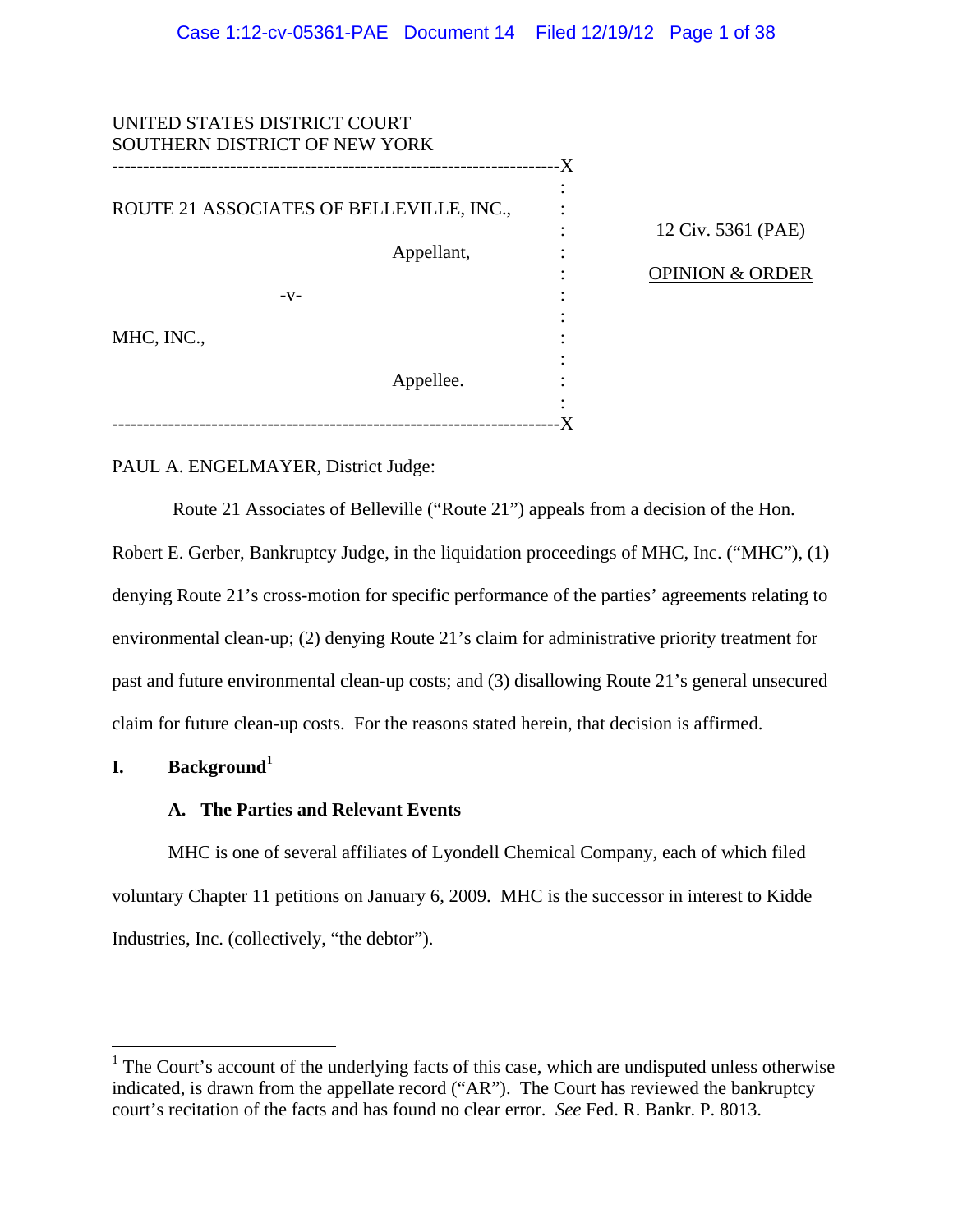### Case 1:12-cv-05361-PAE Document 14 Filed 12/19/12 Page 2 of 38

In March 1983, Route 21 purchased property in Belleville, New Jersey (the "Site") from the debtor. AR 9, Ex. A. In 1984, Route 21 learned of contamination at the Site; the debtor remediated that pollution, and warranted that the site was free of contamination. AR 9, Ex. B at 1. However, in 1991, an underground tank was discovered and found to be leaking contamination. *Id.* Route 21 then filed suit against the debtor under the New Jersey Spill Compensation and Control Act. In June 1996, the parties reached a settlement agreement (the "1996 Agreement"). Under it, the debtor agreed to: (1) remediate the Site under the direction of the New Jersey Department of Environmental Protection ("NJDEP") to the extent necessary to obtain a "no further action" letter from NJDEP, *see* AR 9, Ex. C at 5–12; and (2) indemnify Route 21 for any environmental clean-up liability incurred as a result of the debtor's violations, *see id.* at 16–19.

As of 2004, that remediation work had not been fully performed. Route 21 applied to NJDEP for an agreement under New Jersey's Brownfield and Contaminated Site Remediation Act, a statute intended to provide remediation and redevelopment of under-utilized or abandoned commercial sites to make them marketable to commercial purchasers. *See* N.J.S.A. 58:10B-1 *et seq.* On March 24, 2005, Route 21 entered into an agreement with NJDEP, *see* AR 9, Ex. D (the "Brownfield Agreement"), although it appears that NJDEP did not formally approve the agreement until sometime in 2006, *see* Appellant Br. 5. The Brownfield Agreement provides, in pertinent part:

1. Route 21 . . . shall be entitled to reimbursement of 75% of the eligible costs associated with the NJDEP approved remedial action work plan for the

2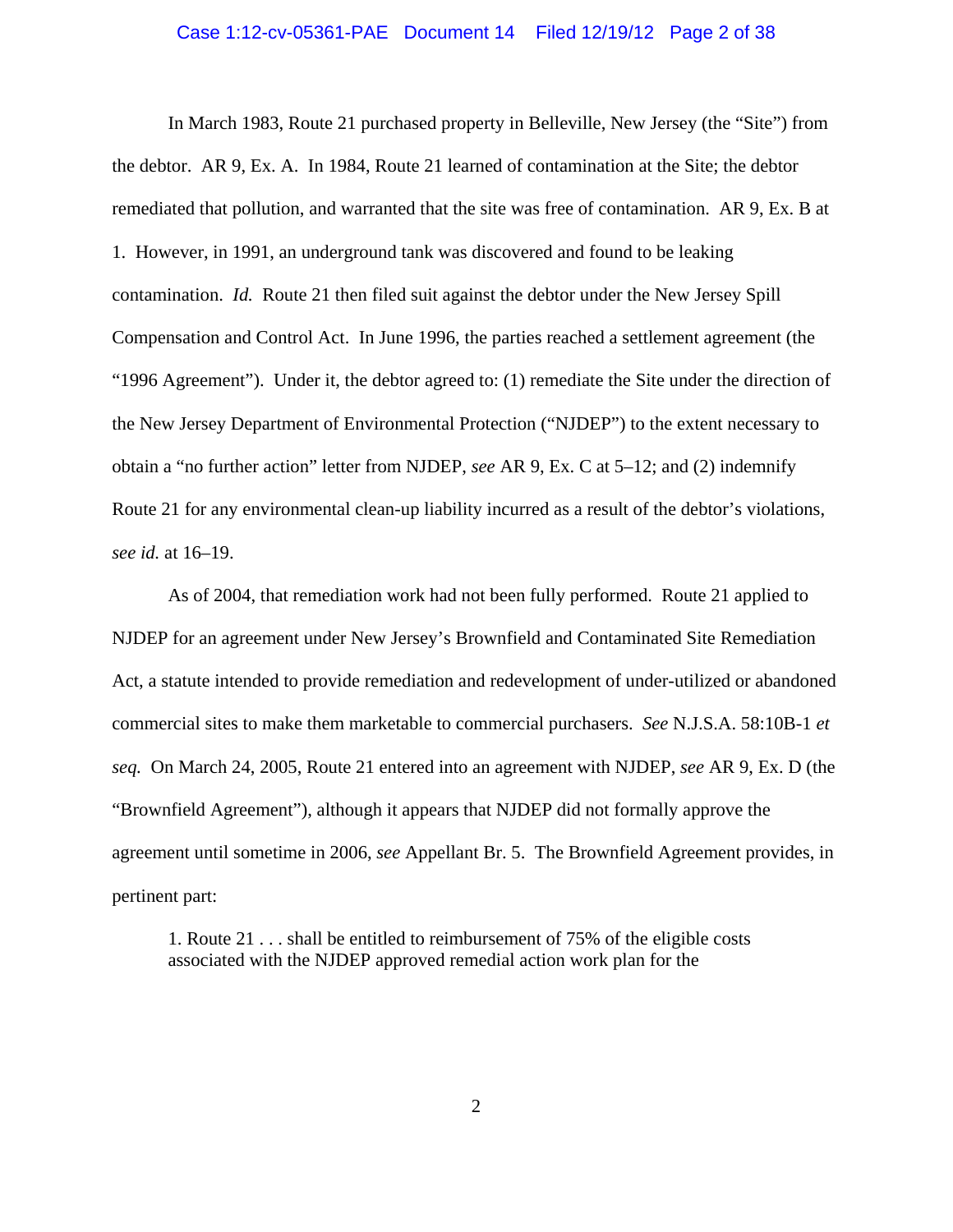accelerated clean up in order to meet the requirements of Wal-Mart or similar purchaser with comparable tax revenues.  $\ldots$ <sup>2</sup>

2. Route 21 . . . agrees to fulfill its commitments under the Memorandum entered into with the NJDEP for the environmentally sound and proper remediation of the Site, in accordance with the NJDEP approved remedial action work plan . . . and anticipates obtaining a NJDEP issued No Further Action letter for the site. . . .

3. Route 21 . . . agrees to implement and fund the remediation of the Site and to accordingly carry out and perform the work or undertaking necessary for this purpose under the supervision and approval of the NJDEP. . . .

4. Should Route 21 . . . decide not to proceed with the Project, Route 21 . . . shall notify the CEO/Secretary of its intent not to proceed . . . . Upon delivery of the notice, this Agreement shall be rendered null and void. . . .

7. Route 21 . . . has provided a good faith estimate of approximately \$3,100,000.00 as to the remediation costs to be incurred pursuant to the Memorandum.

AR 9, Ex. D. In short, Route 21 agreed to take over the clean-up work at the Site, and NJDEP

agreed to reimburse Route 21 for 75% of the costs it incurred in doing so.

In December 2007, Route 21 and the debtor added an addendum to the 1996 Agreement

(the "2007 Addendum"), $3$  to take into account the Brownfield Agreement. The 2007 Addendum

provides, in pertinent part:

2. . . . As a result of the Brownfield Agreement, Route 21 agrees to complete the RI [remedial investigation] under the direction of NJDEP. Route 21 will remediate the soils as requested by NJDEP . . . to obtain a "No Further Action" letter for the soils. Route 21 also agrees to perform the work necessary to complete the RI for the groundwater . . . and obtain approval by NJDEP of a remedial action workplan ("RAW") for the groundwater at the Site. Route 21's undertakings hereunder are not conditioned upon the closing of the Lowe's transaction.

<sup>&</sup>lt;sup>2</sup> The Brownfield Agreement refers to Wal-Mart, and, as noted *infra*, a 2007 Addendum refers to Lowe's. These and other retail chains were at various points involved in negotiations to purchase the property. *See* Transcript of Oral Argument ("Tr.") at 4.

 $3$  The Court will at times refer to the 1996 Agreement, the Brownfield Agreement, and the 2007 Addendum collectively as "the agreements."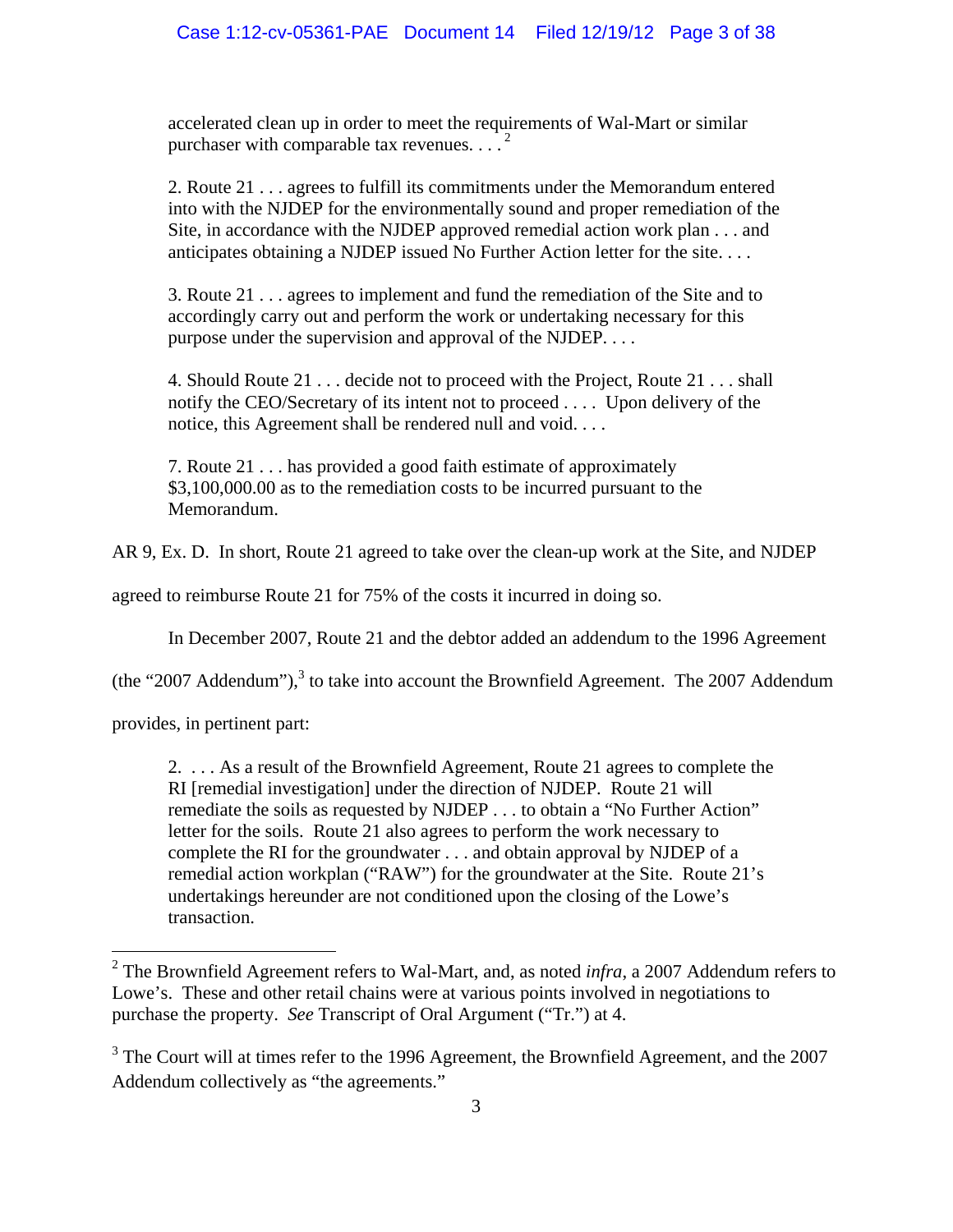3. Within forty-five (45) days after approval of the RAW by NJDEP, Route 21 shall implement the RAW for groundwater . . . . In the event that the RAW is ongoing at the time of the closing of the sale to Lowe's (or any other proposed transferee), MHC shall complete the RAW for groundwater and obtain a "No Further Action" letter (or its substantial equivalent) for groundwater. . . .

5. MHC will be responsible to maintain all monitoring wells, recovery wells, vapor recovery systems or other treatment facilities constructed or installed in accordance with the approved groundwater RAW and to remove same at such time as NJDEP permits or requests such removal. . . .

7. As for off site disposal of materials, MHC agrees to sign certifications reasonably required by disposal sites, provided that the disposal site has been or is audited by MHC and deemed acceptable to MHC in its discretion. . . .

9. The Brownfield Agreement provides that Route 21 shall be entitled to reimbursement of up to 75% of all approved costs. . . . MHC agrees to reimburse Route 21 for the remaining 25% of necessary and proper response or remediation costs incurred by Route 21.

AR 9, Ex. E. To summarize: Route 21 agreed to (1) complete the remedial investigation for the groundwater and obtain approval of a RAW, regardless of the closing of a contemplated sale of the property to Lowe's, and (2) implement the RAW for groundwater up until such time as the sale to Lowe's or some other transferee was completed. The debtor, on the other hand, agreed to (1) reimburse Route 21 for the 25% of its approved costs which Route 21 was responsible for under its agreement with NJDEP, (2) take on responsibility for maintaining monitoring wells and certain other facilities, (3) sign certifications required by off-site disposal sites, and (4) in the event that the sale to Lowe's were to close, assume responsibility for completing the RAW for groundwater and obtaining a "No Further Action" letter.

The sale to Lowe's never closed. Route 21 still owns the property. AR 9 at 19;

Appellant Br. 21; Tr. 31–32.

On January 6, 2009, the debtor filed a voluntary chapter 11 petition.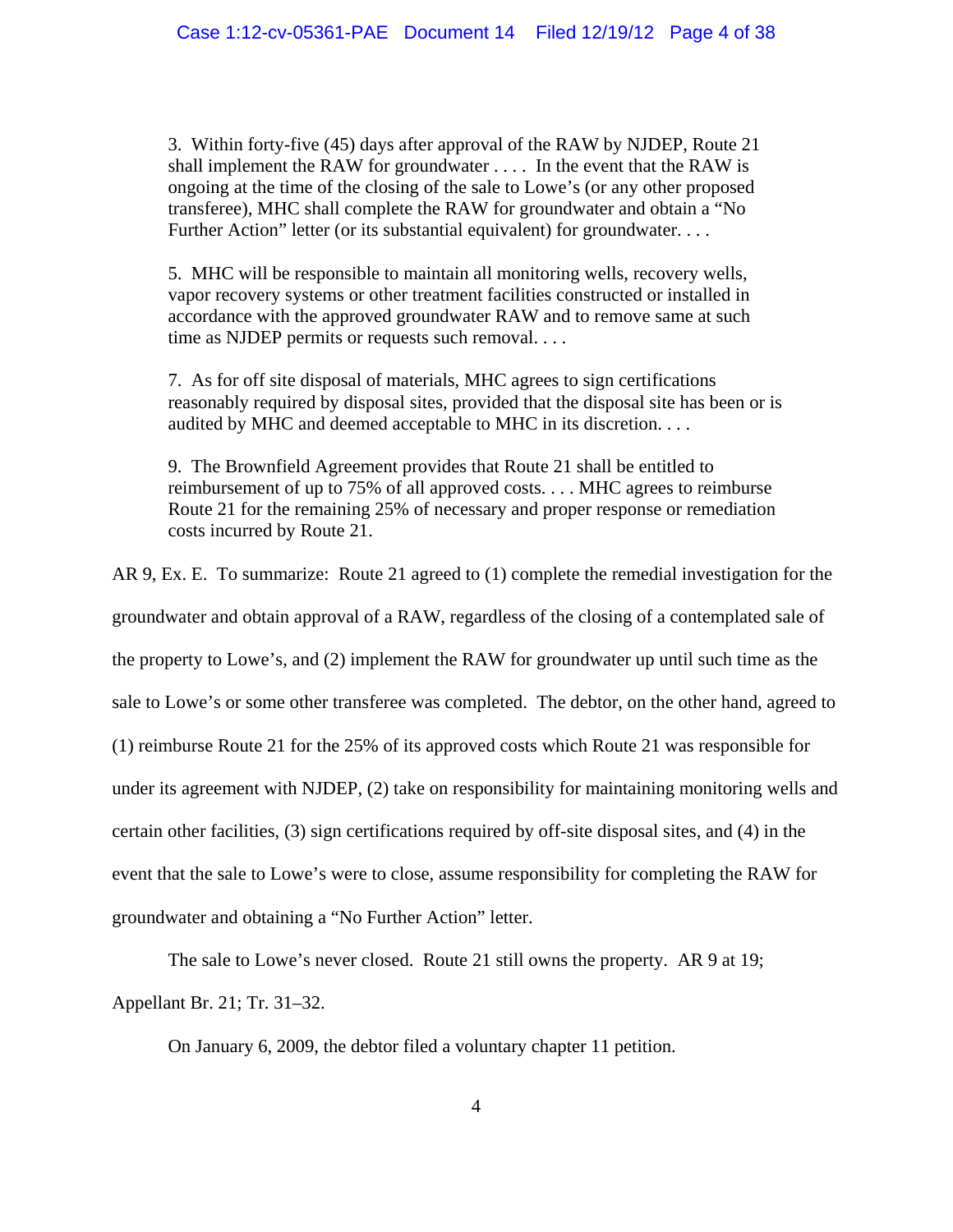### Case 1:12-cv-05361-PAE Document 14 Filed 12/19/12 Page 5 of 38

On June 26, 2009, Route 21 filed a proof of claim against the debtor's estate, seeking \$1,049,497.10 as an administrative expense. AR 16. That claim consisted of: (1) \$533,762.10, representing 25% of the costs approved by NJDEP for Route 21's soil remediation work as of January 5, 2009; (2) \$261,569, representing 25% of the costs incurred by Route 21 on the preliminary groundwater work; and (3) \$254,166, representing costs incurred by Route 21 on account of the disposal sites chosen by MHC.<sup>4</sup> *Id.*; *see also* Tr. 18–23. In the rider attached to this claim, Route 21 specified that it was continuing to perform its duty to remediate the groundwater, and that its preliminary estimate of that cost was \$6.6 million, of which the debtors would be responsible for \$1.65 million. *Id.* Route 21 also asserted that the agreements between it and the debtor were executory. *Id.*

On June 29, 2009, NJDEP filed a proof of claim against the debtor's estate for more than \$19 million in environmental clean-up costs that it had incurred or will incur at a number of sites, including the site at issue here. AR 17.

On March 30, 2010, Route 21 submitted its completed remedial investigation and proposed RAW to NJDEP. NJDEP approved the plan on February 21, 2011. AR 9, Ex. J.

On April 16, 2010, Judge Gerber approved a stipulation between Route 21, NJDEP, and the debtor's corporate parent, under which the parties agreed that "[i]f any claims are allowed on account of the Debtor's alleged environmental liability in relation to [the Site], which Debtor disputes, the allowed claim(s) shall be treated as one claim." AR  $5 \text{ } \text{\ensuremath{\$}} 1$ . Route 21 and NJDEP agreed that if any such claim were allowed, they would "agree between themselves as to the

 4 In the 2007 Addendum, MHC had agreed that if it desired a particular method of disposal that was more costly, it would pay Route 21 the differential cost. AR 9, Ex. E at 3.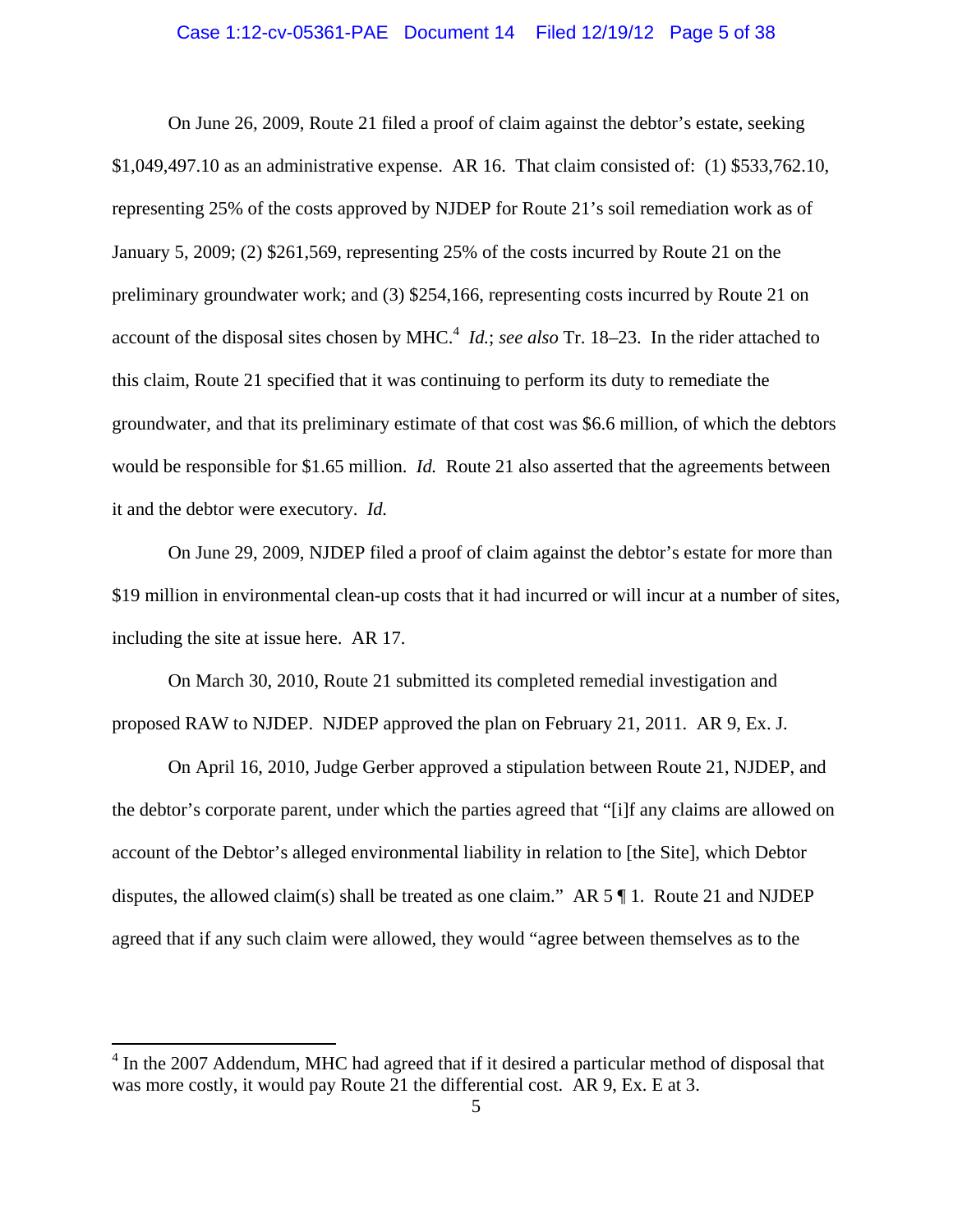### Case 1:12-cv-05361-PAE Document 14 Filed 12/19/12 Page 6 of 38

allocation of any such distribution." *Id*. ¶ 2. Route 21 reserved the right to amend its claims, and the debtor reserved the right to raise claim objections. *Id.* ¶¶ 3–4.

On April 23, 2010, Judge Gerber approved the Third Amended and Restated Joint Chapter 11 Plan of Reorganization for the LyondellBasell Debtors (the "Plan"); it became effective on April 30, 2010. AR 22. Under the Plan, the Millennium Custodial Trust (the "Trust") was formed. *Id.* § 5.5. The Trust became the parent of certain former debtor affiliates of Lyondell, including MHC. The Trust was tasked with liquidating the assets of these debtors, and it was given authority to file objections to proofs of claims. *Id.* Under the Plan, MHC rejected many of its executory contracts, including the agreements at issue here.<sup>5</sup> *Id.* § 9.1.

On January 5, 2011, Route 21 filed a second proof of claim, amending its initial claim to seek \$1,133,526.66, also as an administrative expense.<sup>6</sup> AR 7. It is unclear what accounts for the \$84,029.56 difference between this claim and Route 21's initial claim, because the riders to the two claims are identical. *Compare id.*, *with* AR 16. However, according to Route 21, the additional costs reflect expenses incurred by Route 21 between the filing of its initial claim and September 2009. AR 11 at 9; AR 12 at 29. Therefore, at least some of the expenses claimed by Route 21 were incurred after the filing of the petition. In Route 21's amended claim, it reiterated that its estimated cost of the debtor's share of remediation work was \$1.65 million, and that the agreements between it and the debtor were executory. AR 7.

 $<sup>5</sup>$  Route 21 disputes that the agreements were rejected by the Plan, but the Court finds that they</sup> were. *See infra* Part III(A)(2).

 $6$  In the bankruptcy court proceeding, the debtor contested the timeliness of Route 21's amended claim. Judge Gerber found the claim timely; the debtor has not raised the issue here.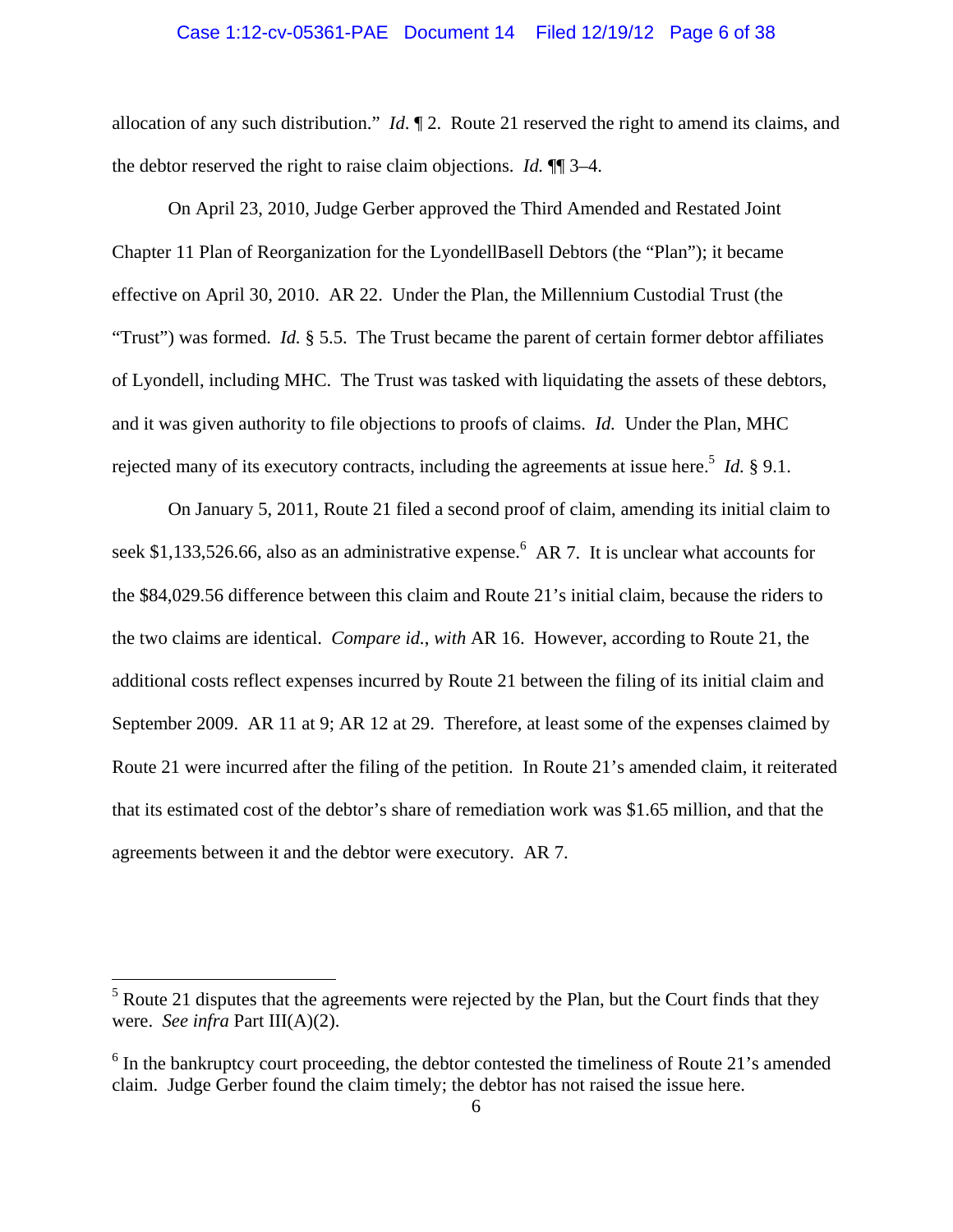### Case 1:12-cv-05361-PAE Document 14 Filed 12/19/12 Page 7 of 38

On April 28, 2011, the Trust, on behalf of the debtor, objected to both of Route 21's claims. AR 8. On May 12, 2011, Route 21 filed a response and a cross-motion seeking specific performance of the agreements. AR 9.

On June 28, 2011, NJDEP's claim was allowed as a general unsecured claim for \$3,034,195. *See* AR 25 at 2.

### **B. The Bankruptcy Court's Decision**

On September 23, 2011, Judge Gerber held a hearing on Route 21's claims and the Trust's objections to them. AR 12 (transcript of hearing). On April 17, 2012, Judge Gerber issued his bench opinion. AR 13 (transcript of opinion) ("Op.").

First, Judge Gerber denied Route 21's cross-motion for specific performance. He found that the agreements between Route 21 and the debtor, including as to the future clean-up of the Site, were executory contracts that had been deemed rejected by the debtor. Judge Gerber rejected Route 21's argument that the debtor should nonetheless be compelled to perform the agreements. Op. 6–11.

Second, Judge Gerber found that no part of Route 21's claim is entitled to administrative priority, because the agreements were pre-petition transactions that do not provide a direct benefit to the debtor's post-petition estate. Op. 11–17.

Finally, Judge Gerber allowed Route 21's general unsecured claim for costs already incurred in cleaning up the Site. The parties later stipulated that these costs total \$1,019,358.40. AR 15 at 2. However, Judge Gerber disallowed Route 21's claims for costs not yet incurred or paid. He found that such costs are contingent claims for reimbursement, on which Route 21 is co-liable with the debtor. Op. 17–25.

7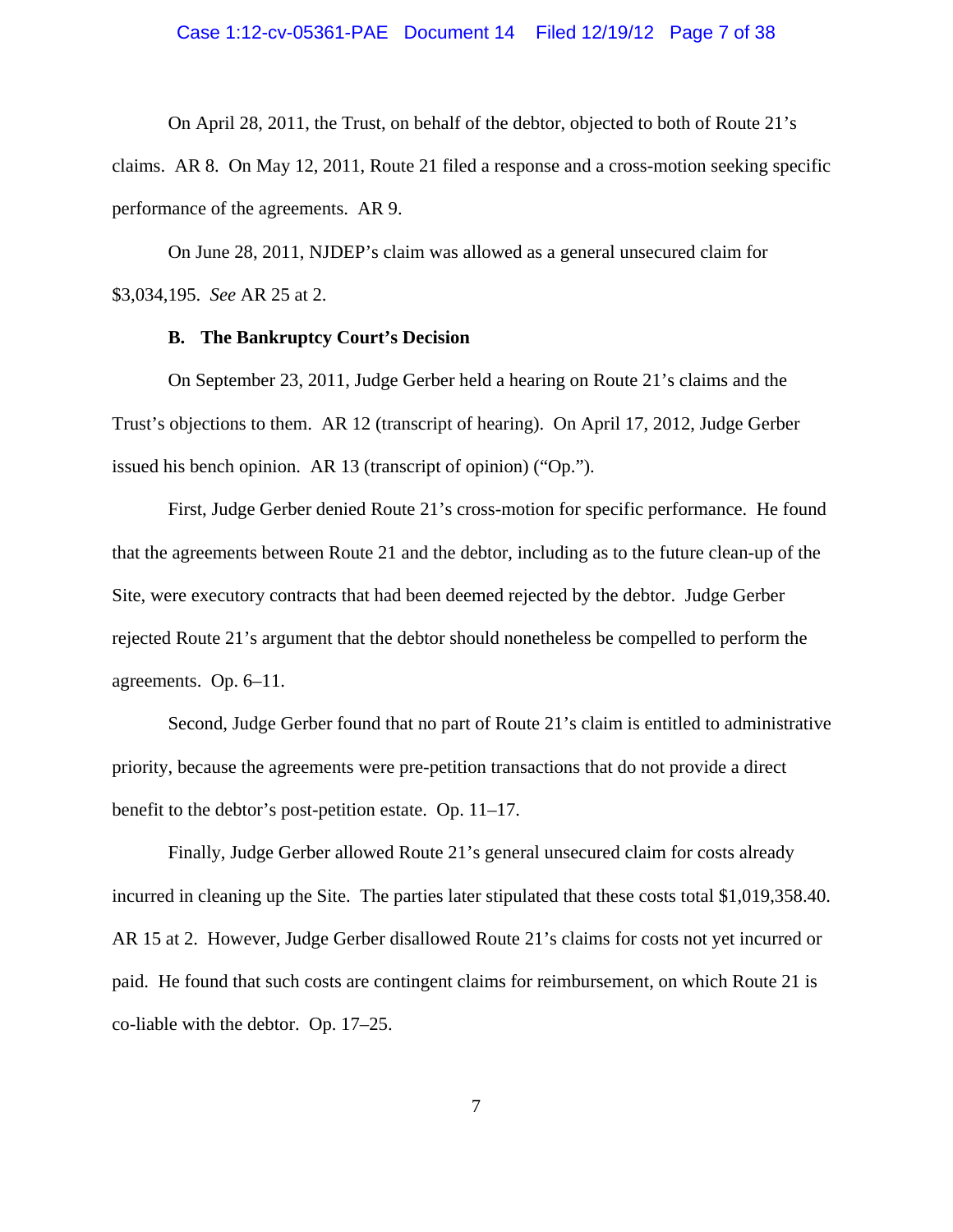### Case 1:12-cv-05361-PAE Document 14 Filed 12/19/12 Page 8 of 38

On May 18, 2012, Judge Gerber issued an Order reflecting these rulings. AR 15. Route 21 filed a timely notice of appeal. Dkt. 1.

On July 30, 2012, Route 21 filed its brief in this Court. Dkt. 4 ("Appellant Br."). On August 17, 2012, the debtor filed a brief in response. Dkt. 6 ("Appellee Br."). On August 30, 2012, Route 21 filed a brief in reply. Dkt. 7 ("Appellant Reply Br."). On November 27, 2012, the Court heard extended oral argument.

#### **II. Legal Standard**

On appeal from a matter within the bankruptcy court's core jurisdiction, the Court "may affirm, modify, or reverse a bankruptcy judge's judgment, order, or decree or remand with instructions for further proceedings." Fed. R. Bankr. P. 8013. "Findings of facts, whether based on oral or documentary evidence, shall not be set aside unless clearly erroneous." *Id.*; *see also Solow v. Kalikow (In re Kalikow)*, 602 F.3d 82, 91 (2d Cir. 2010). The bankruptcy court's legal conclusions "are reviewed *de novo*." *In re Kalikow*, 602 F.3d at 91 (citing *In re Duplan Corp.*, 212 F.3d 144, 151 (2d Cir. 2000)).

#### **III. Discussion**

The Court addresses, in turn, Judge Gerber's (1) denial of Route 21's cross-motion to compel specific performance; (2) denial of Route 21's claim for administrative priority treatment for past and future clean-up costs; and (3) disallowance of Route 21's general unsecured claim for future clean-up costs.

## **A. Specific Performance**

In denying Route 21's cross-motion, Judge Gerber found that the agreements were executory contracts, that they had been rejected under the plan, and that specific performance of

8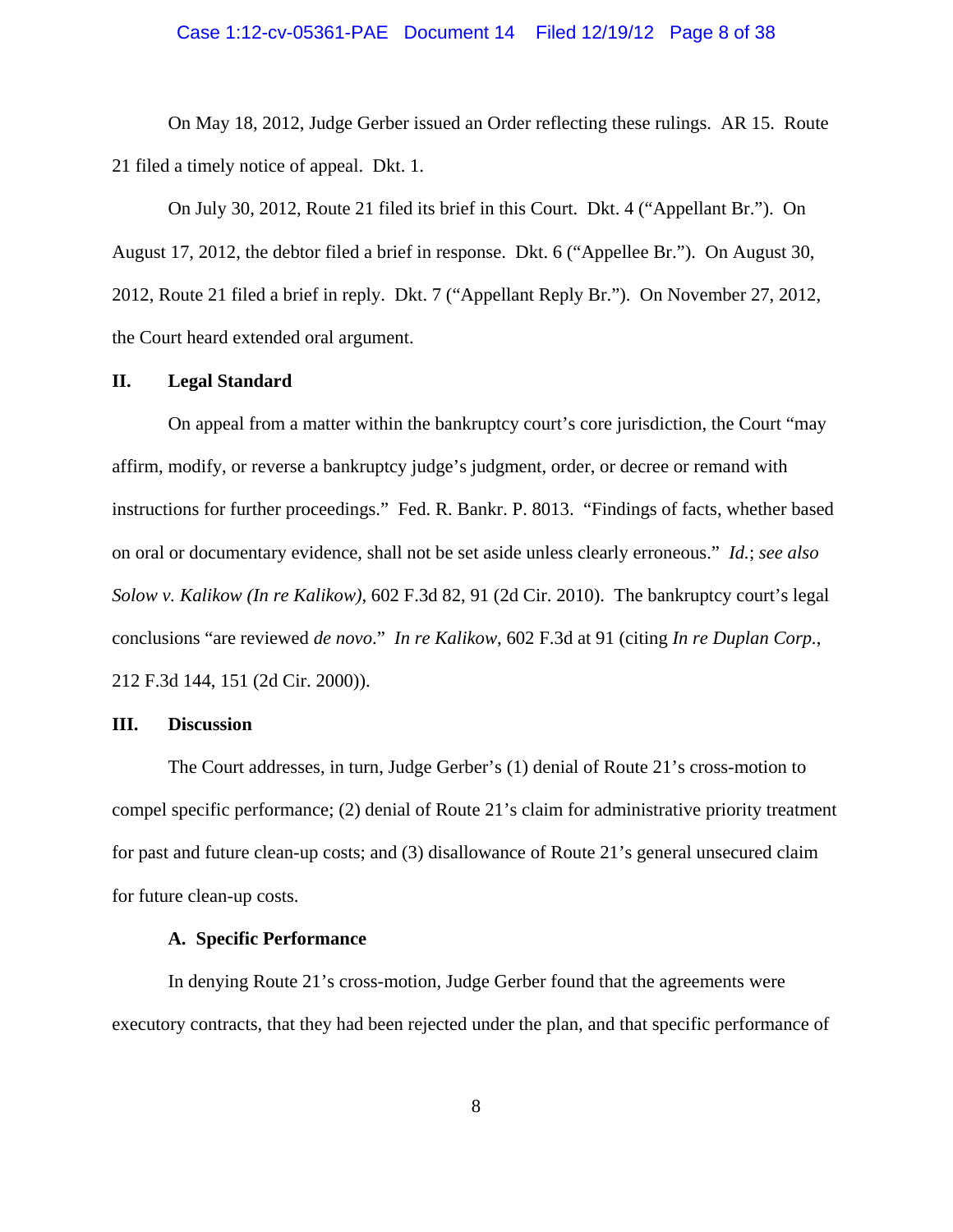### Case 1:12-cv-05361-PAE Document 14 Filed 12/19/12 Page 9 of 38

those agreements need not be compelled. Op. 6–11. On appeal, Route 21 disputes each of these holdings. For the reasons that follow, the Court agrees with each holding.

### **1. Were the Agreements Executory?**

Under the Bankruptcy Code, the Trustee may, with court approval, reject any executory contract, with exceptions not pertinent here. 11 U.S.C.  $\S 365(a)$ . The Code does not define the term "executory." The legislative history states that "[t]hough there is no precise definition of what contracts are executory, it generally includes contracts on which performance remains due to some extent on both sides." H.R. Rep. No. 95–595, at 347 (1977), *reprinted in* 1978 U.S.C.C.A.N. 5963, 6303; S. Rep. No. 95–989, at 58 (1978), 1978 U.S.C.C.A.N. 5787, 5844. Most courts have adopted Professor Countryman's definition of an executory contract: one for which both parties' obligations "are so far unperformed that the failure of either to complete performance would constitute a material breach excusing performance of the other." Vern Countryman, *Executory Contracts in Bankruptcy: Part I*, 57 Minn. L. Rev. 439, 460 (1973); *see also In re Riodizio, Inc.*, 204 B.R. 417, 421 (Bankr. S.D.N.Y. 1997) (collecting cases adopting this definition). However, some courts have found this definition too static; they have adopted a "functional approach" under which "the question of whether a contract is executory is determined by the benefits that assumption or rejection would produce for the estate." *Id.* at 422 (quoting *Sipes v. Atl. Gulf Cmtys. Corp.*, 84 F.3d 1364, 1375 (11th Cir. 1996)); *see also id.* (collecting cases adopting a functional approach). The functional approach is "generally viewed as more flexible and lenient." *In re WorldCom, Inc.*, 343 B.R. 486, 493 (Bankr. S.D.N.Y. 2006).

The Second Circuit has not resolved this issue. It has described an executory contract as one "on which performance remains due to some extent on both sides." *In re Ionosphere Clubs, Inc.*, 85 F.3d 992, 998–99 (2d Cir. 1996). But in *In re Ionosphere Clubs*, the Second Circuit was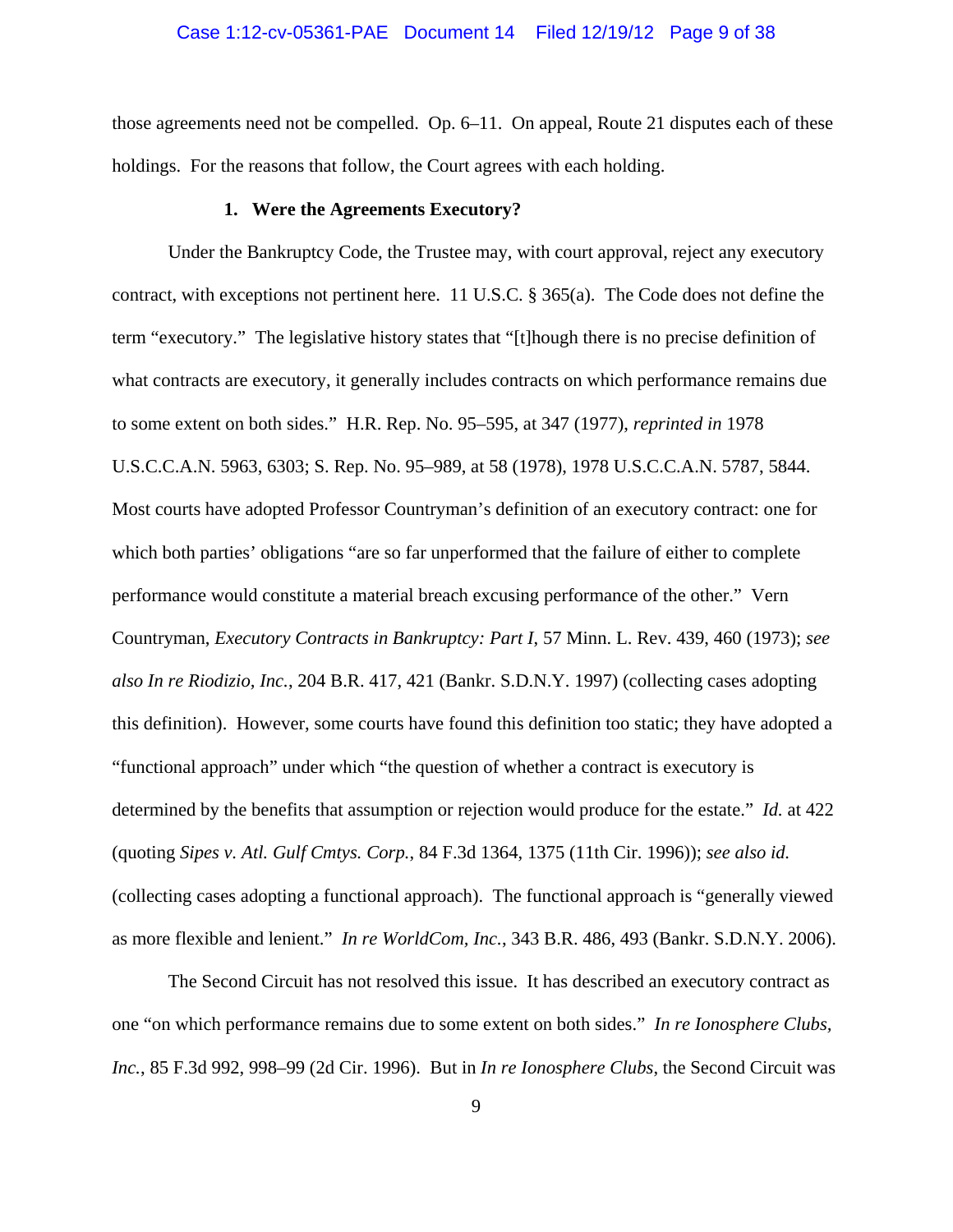### Case 1:12-cv-05361-PAE Document 14 Filed 12/19/12 Page 10 of 38

"not called upon to address the question of how much performance must be outstanding for the contract to be treated as executory under § 365," and it has subsequently declined to "determine the precise contours of the test for executoriness." *In re Penn Traffic Co.*, 524 F.3d 373, 379 (2d Cir. 2008); *see also In re Bradlees Stores, Inc.*, No. 01 Civ. 3934 (SAS), 2001 WL 1112308, at \*7 (S.D.N.Y. Sept. 20, 2011) (collecting cases in this district that have applied the Countryman and/or the functional approaches).

In his ruling from the bench, Judge Gerber assumed that the agreements were executory, because the parties agreed that they were.<sup>7</sup> That assumption was consistent with Route 21's repeated assertions that the agreements are executory. *See, e.g.*, AR 16 (Route 21's initial proof of claim, filed June 26, 2009); AR 7 (Route 21's amended proof of claim, filed January 5, 2011); AR 9 at 7 (Route 21's response to debtor's claim objection, filed May 11, 2011). Nevertheless, on appeal, Route 21 argues for the first time that the contract was no longer executory as of the effective date of the Plan, because Route 21, on March 30, 2010, had fully discharged its obligations. *See* Appellant Br. 17–18.

The debtor argues that Route 21 has waived its right to make this argument, because Route 21 took the opposite position below and first made this argument on appeal to this Court. Appellee Br. 10. "It is a well-established general rule that an appellate court will not consider an issue raised for the first time on appeal." *Bogle-Assegai v. Connecticut*, 470 F.3d 498, 504 (2d Cir. 2006) (quoting *Greene v. United States*, 13 F.3d 577, 586 (2d Cir. 1994)). "The law in this

<sup>7</sup> Judge Gerber twice stated that the parties agreed that the contracts are executory. *See* Op. 6 ("the agreements, which the parties agree are executory contracts"); *id.* at 7 ("the parties agree that the agreements between Route 21 and the debtors are executory contracts with ongoing obligations"). Although he appeared to contradict himself on this point, *see id.* at 7 ("if I said 'are,' I think I meant 'aren't'"), the context of the opinion is clear that Judge Gerber assumed the parties to have agreed that the agreements were executory, *see id.* at 7–9. Notably, no party disputed Judge Gerber's statement that the parties agreed that the agreements were executory.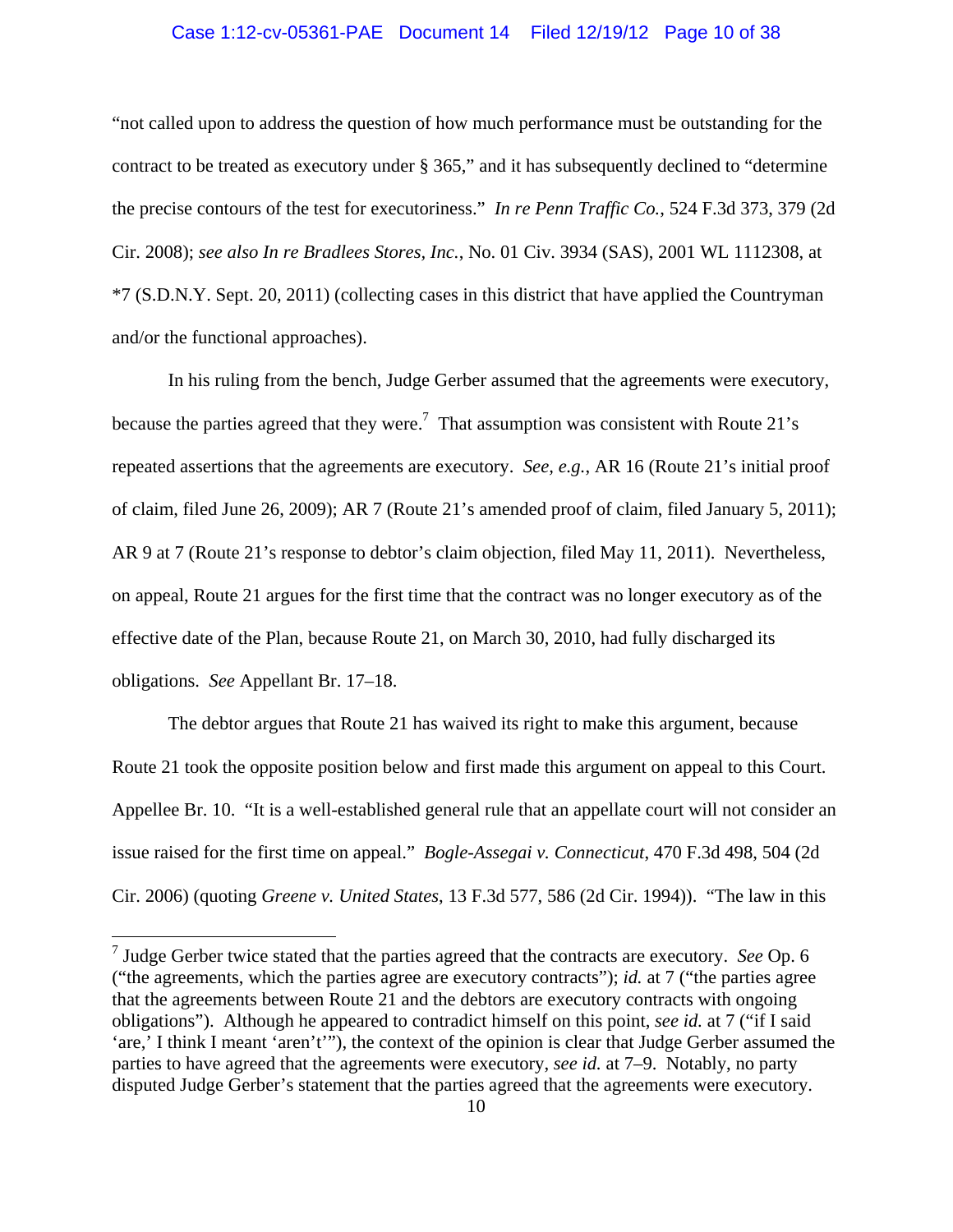### Case 1:12-cv-05361-PAE Document 14 Filed 12/19/12 Page 11 of 38

Circuit is clear that where a party has shifted his position on appeal and advances arguments available but not pressed below, . . . waiver will bar raising the issue on appeal." *Paese v. Hartford Life & Accident Ins. Co.*, 449 F.3d 435, 446 (2d Cir. 2006) (quoting *United States v. Braunig*, 553 F.2d 777, 780 (2d Cir. 1977)). Although usually articulated in the context of an appeal from a district court's order, these principles also apply where a party appeals a bankruptcy court order to the district court. *See, e.g.*, *Suncal Cmtys. I LLC v. Lehman Commercial Paper, Inc.*, 402 F. App'x 634, 636 n.1 (2d Cir. 2010) (summary order) (affirming district court's finding that appellant failed to preserve argument before the bankruptcy court). However, because waiver is a prudential doctrine, courts have discretion to consider waived arguments and will exercise this discretion "where necessary to avoid a manifest injustice or where the argument presents a question of law and there is no need for additional fact-finding." *Bogle-Assegai*, 470 F.3d at 504 (quoting *Allianz Ins. Co. v. Lerner*, 416 F.3d 109, 114 (2d Cir. 2005)).

Route 21 urges the Court to exercise that discretion, explaining that its changed position is the result of NJDEP's delay in approving the RAW: Route 21 submitted its material for the approval of the RAW on March 30, 2010, but NJDEP did not approve the plan until February 21, 2011. Thus, in the interim, the debtor argues, Route 21 was constrained to argue that the agreements were executory, because whether it owed further performance turned on whether NJDEP proved to be satisfied with the preparatory work that Route 21 had performed. Appellant Reply Br. 6–8; Tr. 85. Assuming, *arguendo*, that Route 21 completed all the performance owed under the agreements when it submitted the proposed RAW to NJDEP on March 30, 2010—and that the completion of this performance is properly marked by the date of the submission of the RAW, not its approval—this might have been a plausible explanation for Route 21's changed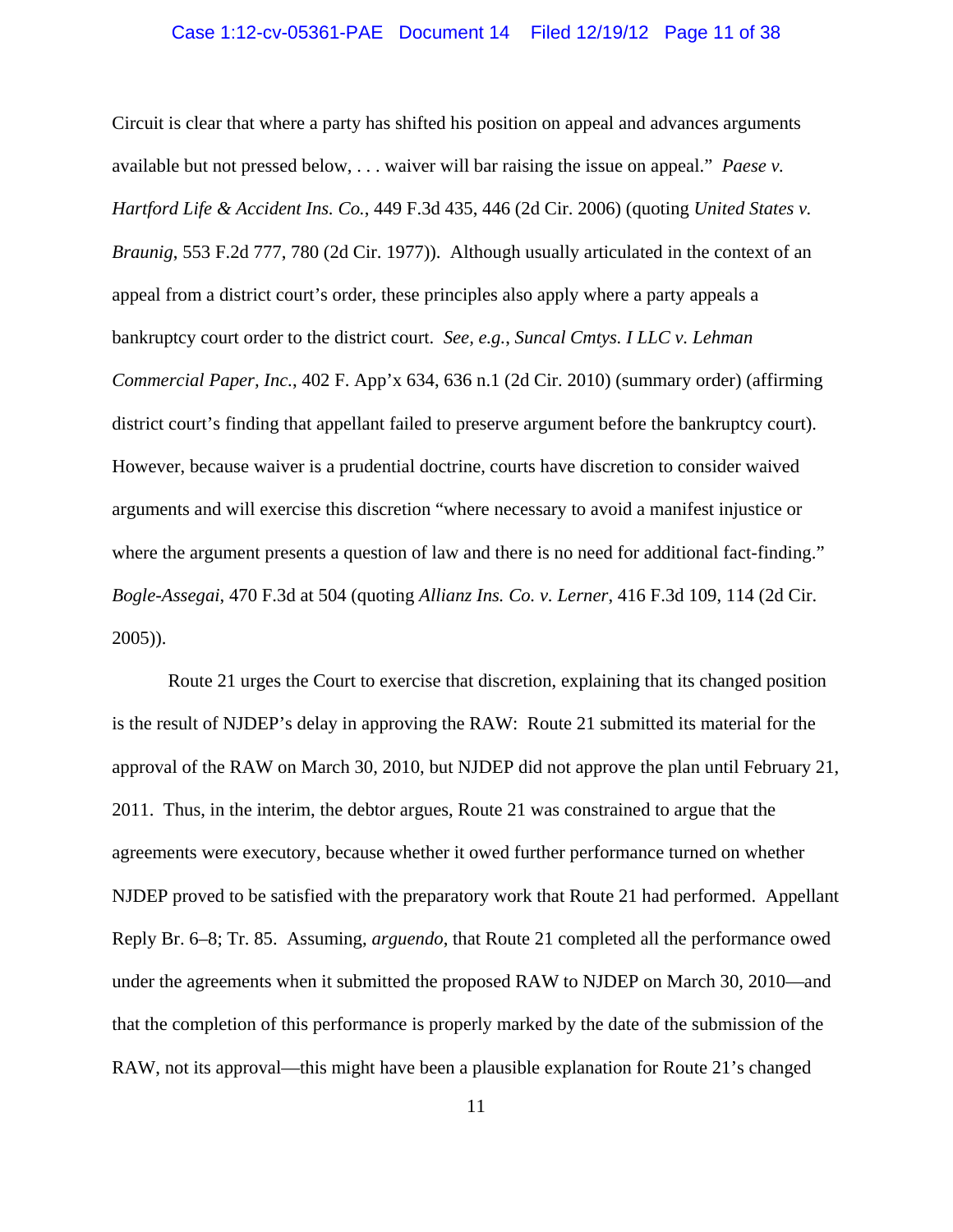#### Case 1:12-cv-05361-PAE Document 14 Filed 12/19/12 Page 12 of 38

position. But, importantly, in a brief filed with the bankruptcy court on May 11, 2011, some three months *after* Route 21 got approval from NJDEP, Route 21 *continued* to assert that the agreements were executory. AR 9 at 7. Therefore, Route 21 cannot claim "manifest injustice." *See Bogle-Assegai*, 470 F.3d at 504. Because of Route 21's shifting positions, its argument that the agreements were not executory is waived. *See Paese*, 449 F.3d at 446.

In any event, Route 21's argument fails on the merits. The 2007 Addendum provides that: "Route 21 shall implement the RAW for groundwater . . . . In the event that the RAW is ongoing at the time of the closing of the sale to Lowe's (or any other proposed transferee), MHC shall complete the RAW for groundwater  $\dots$ ." AR 9, Ex. E  $\P$  3. The sale to Lowe's, or any other proposed transferee, never occurred. AR 9 at 19; Appellant Br. 21; Tr. 31–32. Thus, the express terms of the parties' agreements contemplate that Route 21 maintained continuing obligations for implementing the groundwater RAW. $^8$  That is consistent with Route 21's repeated assertions about its ongoing obligations under the agreements. These obligations are clearly material. Therefore, the agreements were "executory," even under the more demanding Countryman approach. *See In re Bradlees Stores*, 2001 WL 1112308, at \*7 (court need not review "more lenient Functional Approach" where contract is found to be executory under "more stringent Countryman test").

 $8 \text{ In arguing to the contrary in its brief in this Court, Route 21 asserts that the debt or, not Route 21.}$ 21, "was obligated 'to complete the RAW for groundwater and obtain a 'No Further' Action letter (or is substantial equivalent) for groundwater.'" Appellant Br. 8 (quoting AR 9, Ex. E ¶ 3). In making this unqualified assertion, Route 21 misleadingly omits the first half of that sentence, which reads: "*In the event that* the RAW is ongoing at the time of the closing of the sale to Lowe's (or any other proposed transferee) . . . ." AR 9, Ex. E ¶ 3 (emphasis added).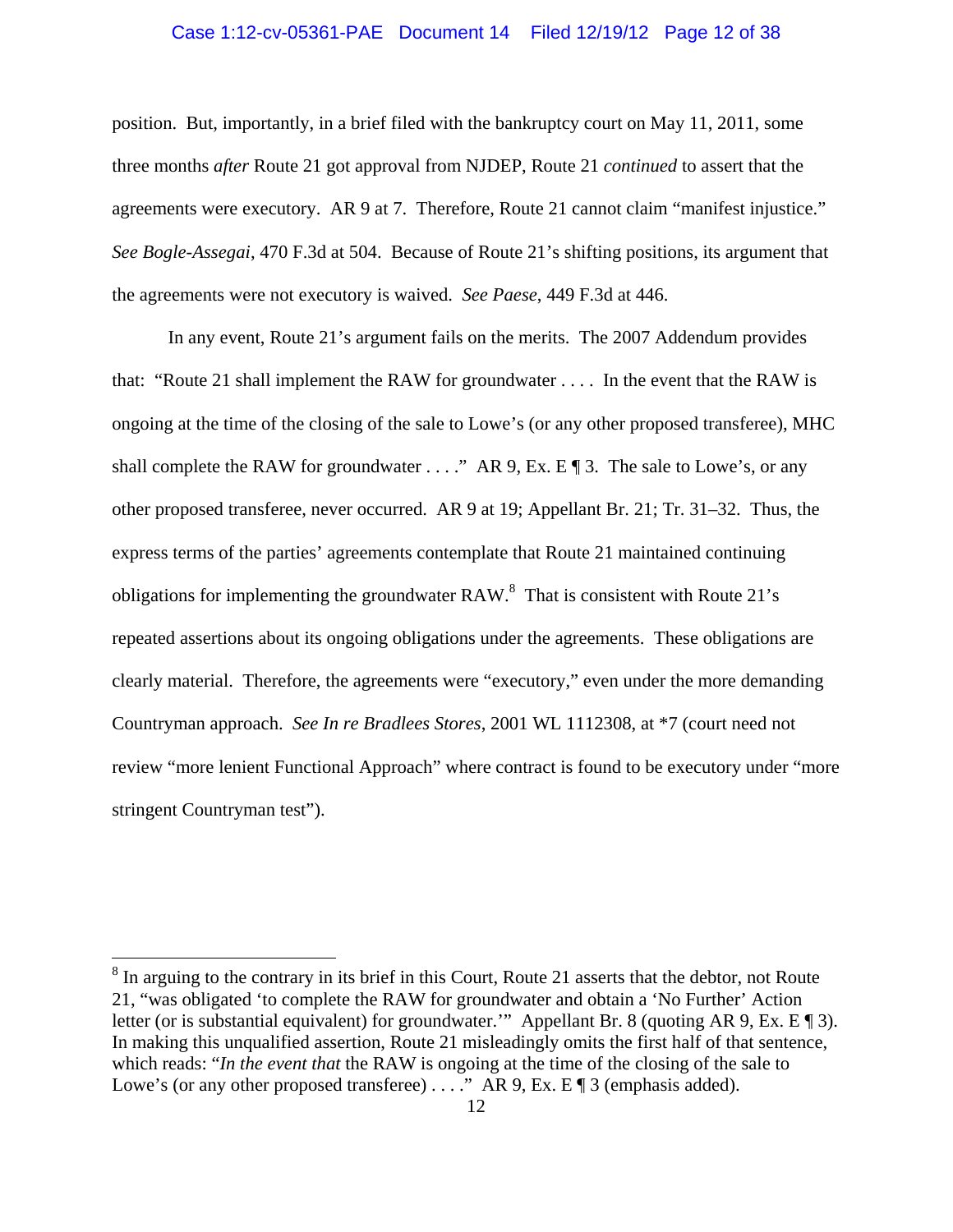### **2. Were the Agreements Rejected?**

Section 9.1 of the Plan provides that all executory contracts would be deemed rejected by the debtor as of the Plan's effective date, except for, *inter alia*, "any executory contract . . . that is the subject of a motion by the Debtors to assume or reject that is pending as of the Effective Date." AR 22 at 72. The Plan's effective date was April 30, 2010. Before the bankruptcy court, Route 21 argued that the agreements were not rejected, because either Route 21's claim, the debtor's objection to that claim, or the April 16, 2010, stipulation between Route 21, NJDEP and the debtor fell within the ambit of this exception. Judge Gerber rejected that argument. Op. 7–9.

On appeal, Route 21 first raised this argument in its reply brief, *see* Appellant Reply Br. 6, and made only a brief allusion to it at argument, *see* Tr. 6–7. Although the Court need not consider arguments first raised in a reply brief, *see Thomas v. Roach*, 165 F.3d 137, 145–46 (2d Cir. 1997), that policy exists "to protect a party from unfair surprise by a legal argument that has not been researched and addressed." *Fink v. Time Warner Cable*, 810 F. Supp. 2d 633, 648 n.9 (S.D.N.Y. 2011). In this case, because Route 21 raised and the parties briefed the argument below, the debtor does not suffer unfair surprise. Even if it did, the debtor need not fret: Route 21's argument is frivolous. Route 21's proof of claim cannot be deemed a "motion by the Debtors." And the debtor's objection to that claim says nothing about assumption or rejection. AR 2. Finally, nothing in the April 16, 2010, stipulation concerns the assumption or rejection of the agreements. AR 5. Therefore, the agreements were properly rejected under the Plan.

#### **3. Is Specific Performance Required?**

Route 21 argues that it is entitled, under New Jersey law, to the equitable remedy of specific performance, and that this remedy is not a "claim" that is dischargeable in bankruptcy. Appellant Br. 10–13. In response, the debtor argues that Route 21 is not entitled to specific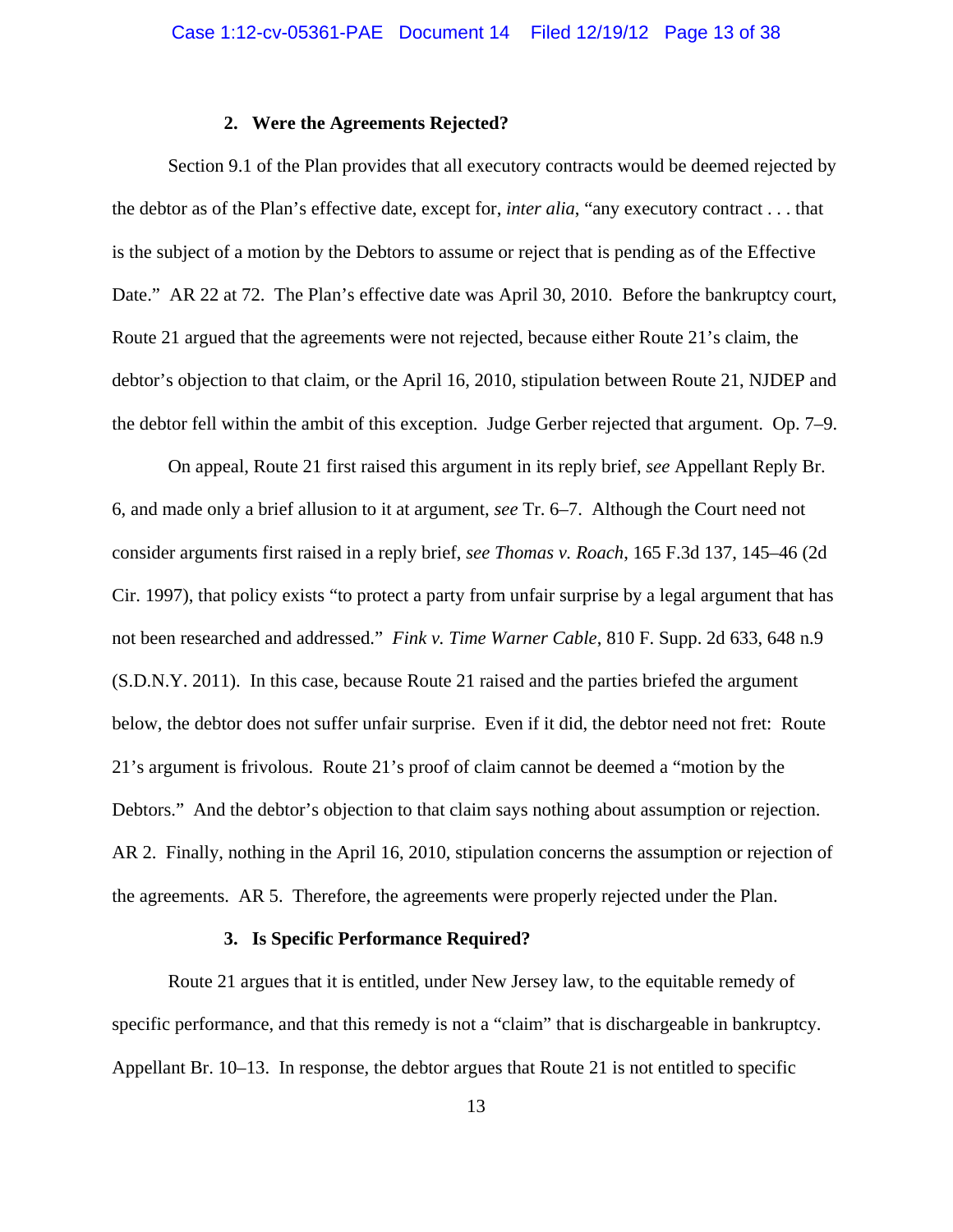### Case 1:12-cv-05361-PAE Document 14 Filed 12/19/12 Page 14 of 38

performance under New Jersey law, because its claims can be monetized, and that, in any event, such a remedy is a "claim" that is discharged in bankruptcy. Appellee Br. 12–17.

When an executory contract is rejected under section 365 of the Bankruptcy Code, it is treated as if the contract had been breached immediately before the date of the bankruptcy petition's filing; any claim arising from that breach is therefore a prepetition claim. *See* 11 U.S.C. §  $502(g)(1)$ . A "claim" is defined to include a "right to an equitable remedy for breach of performance if such breach gives rise to a right to payment." 11 U.S.C. § 101(5). The bankruptcy court's confirmation of a plan of reorganization discharges the debtor from liability on such claims, leaving the creditor with only a distribution under the plan of the *pro rata* value of the claim. *See* 11 U.S.C. § 1141(d)(1)(A). By contrast, when the debtor owes an obligation that is *not* a "claim," that obligation is not discharged in bankruptcy, and therefore the debtor retains the obligation despite its bankruptcy filing. *See In re Manville Forest Prods. Corp.*, 209 F.3d 125, 128 (2d Cir. 2000). In sum, whether an equitable remedy, such as specific performance, is a "claim" that can be discharged in bankruptcy turns on whether that remedy "gives rise to a right to payment."

Route 21, in arguing that its alleged right to specific performance does not give rise to a right to payment, makes three distinct arguments. First, Route 21 directs the Court to a line of cases involving environmental clean-up obligations imposed by statutory injunction. As Route 21 notes, in some of those cases the debtor's clean-up obligations were held to be nondischargeable. That, however, was because the statutes giving rise to these obligations did not allow the claimant to seek monetary reimbursement for clean-up work performed; here that limitation is not present. Second, Route 21 cites several cases in which other, non-statutory equitable obligations were held to be non-dischargeable. However, in those cases, monetary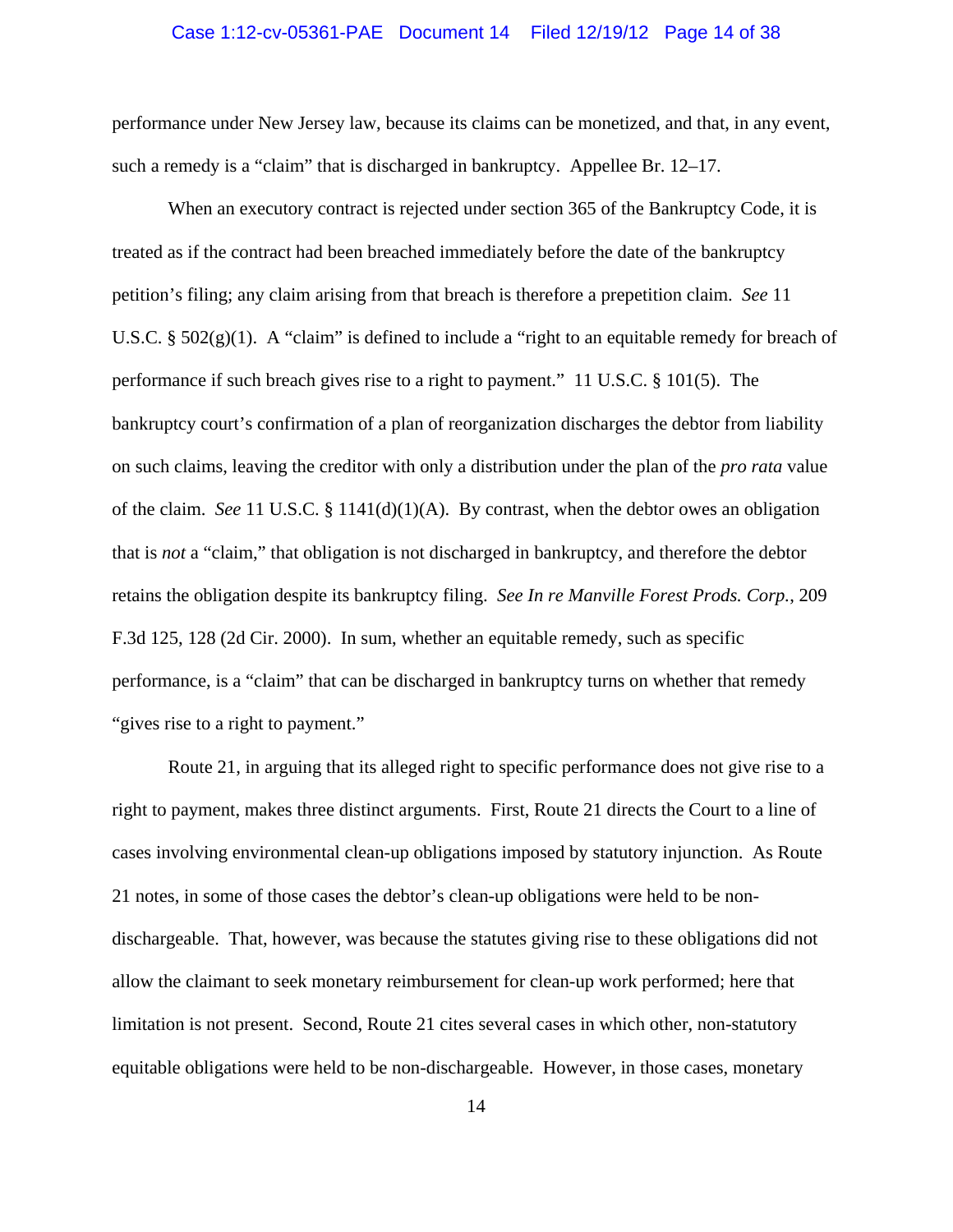### Case 1:12-cv-05361-PAE Document 14 Filed 12/19/12 Page 15 of 38

damages were not a "viable alternative" to the equitable remedy. By contrast, the right to specific performance is generally converted into a monetary damages claim in bankruptcy, and there is no impediment to that here. Third, Route 21 argues that its claims cannot be assigned an estimated monetary value, but Route 21 has taken the contrary position in this litigation, and its claims are, in fact, monetizable. The Court addresses these arguments in turn.

## **a) Environmental Clean-Up Injunctions**

A seminal case in this area, particularly relevant in light of the context of this case, is *Ohio v. Kovacs*. There, Ohio had obtained an injunction ordering Kovacs to clean up a hazardous waste site. 469 U.S. 274 (1985). Kovacs did not comply with the injunction, and a receiver was appointed to take possession of his property. *Id.* at 276. Kovacs later filed for personal bankruptcy, whereupon Ohio sought in bankruptcy court a declaration that Kovacs' duty to clean up the site was not dischargeable because it was not a "claim." *Id.* at 277. Ohio argued that "Kovacs' default was a breach of the statute, not a breach of an ordinary commercial contract which concededly would give rise to a claim," and that "Kovacs' breach of his obligation under the injunction did not give rise to a right to payment." *Id.* at 279.

The issue ultimately reached the Supreme Court, which rejected Ohio's argument. It found "no indication in the language of the statute that the right to performance cannot be a claim unless it arises from a contractual arrangement." *Id.* Rather, reviewing the text and drafting history of the Bankruptcy Code, the Court found it "apparent that Congress desired a broad definition of 'claim.'" *Id.*; *see also Johnson v. Home State Bank*, 501 U.S. 78, 83 (1991) ("We have previously explained that Congress intended by this language to adopt the broadest available definition of 'claim.'"). Because Ohio had dispossessed Kovacs of the property, the Court determined that what Ohio was really seeking was money to defray clean-up costs. *Id.* at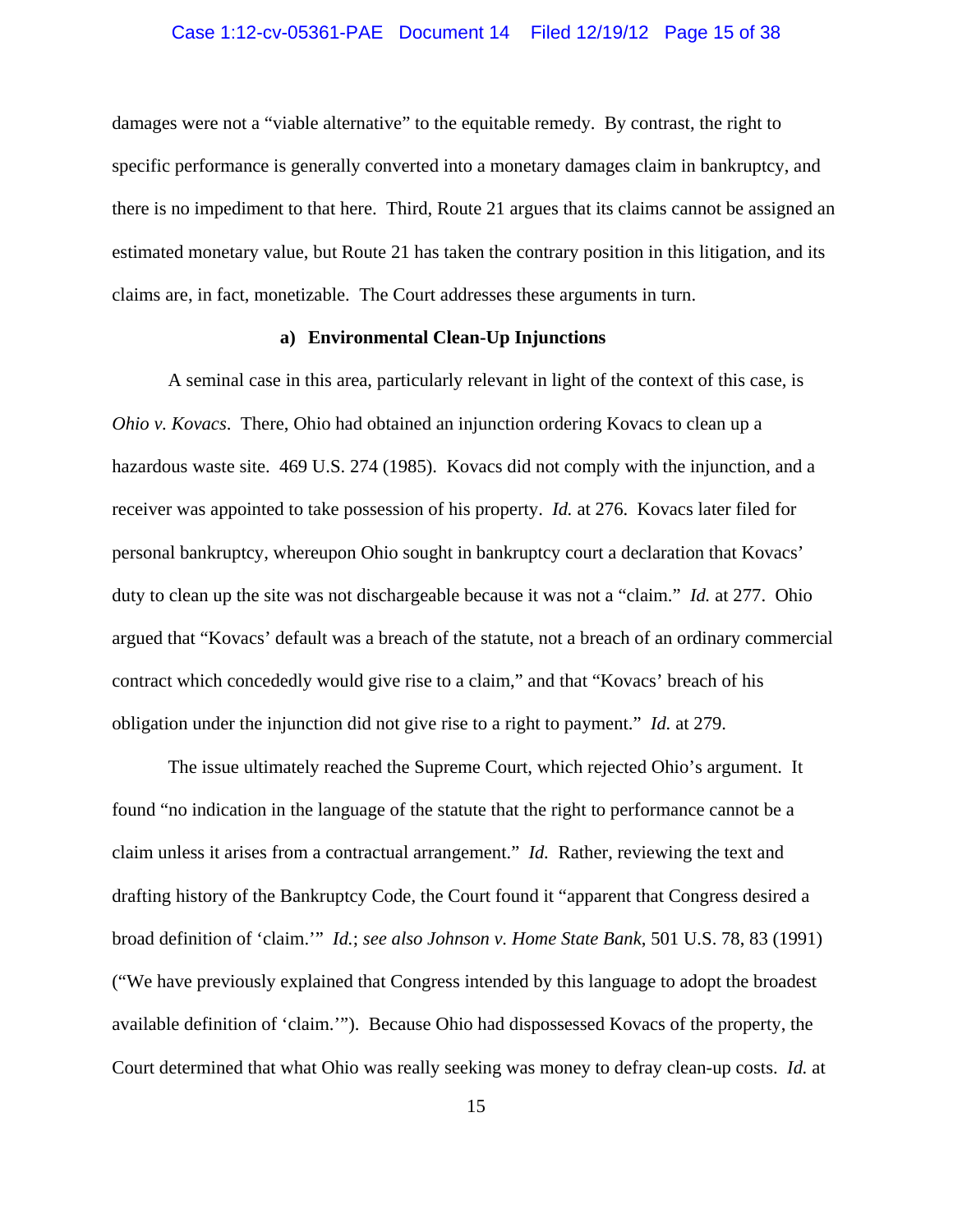#### Case 1:12-cv-05361-PAE Document 14 Filed 12/19/12 Page 16 of 38

283. Accordingly, the Court held, Ohio's equitable remedy was one that gave rise to a right to payment, which made it a dischargeable "claim."

Route 21 notes that, in a number of post-*Kovacs* cases, courts have interpreted the definition of "claim" to exclude the debtor's duty to clean up pollution under certain environmental statutes. Appellant Br. 14–17. But these cases are all distinguishable, because none entailed a remedy that gave rise to a right to monetary payment: Each involved a debtor subject to equitable obligations imposed by a statute that did not allow the claimant to seek monetary reimbursement from the debtor. By contrast, here, the debtor's obligation arises from a private contract that contains no such limitation.

Specifically, in *United States v. Apex Oil Co.*, the Environmental Protection Agency ("EPA") had brought suit against the debtor under the Resource Conservation and Recovery Act of 1976 ("RCRA") and obtained an injunction requiring the debtor to clean up a contaminated site. 579 F.3d 734, 735 (7th Cir. 2009). The question before the Seventh Circuit was whether this obligation could be discharged in the debtor's bankruptcy. The court found that RCRA does not entitle the plaintiff to clean up the pollution itself and then seek monetary reimbursement from the defendant; rather, RCRA entitles the plaintiff "only to require the defendant to clean up the contaminated site at the defendant's expense." *Id.* at 736–37. Accordingly, the debtor's obligation, imposed by an injunction obtained under RCRA, could not be said to "give rise to a right to payment," and therefore was not a "claim" that could be discharged in bankruptcy. *Id.*

 $9$  In ruling that these duties were not dischargeable in bankruptcy, these courts grappled with the conflicting goals of bankruptcy, which seeks to provide a debtor with a "fresh start," and the federal environmental statutes, which seeks to prioritize environmental remediation. *See In re Chateaugay Corp.*, 944 F.2d 997, 1002 (2d Cir. 1991).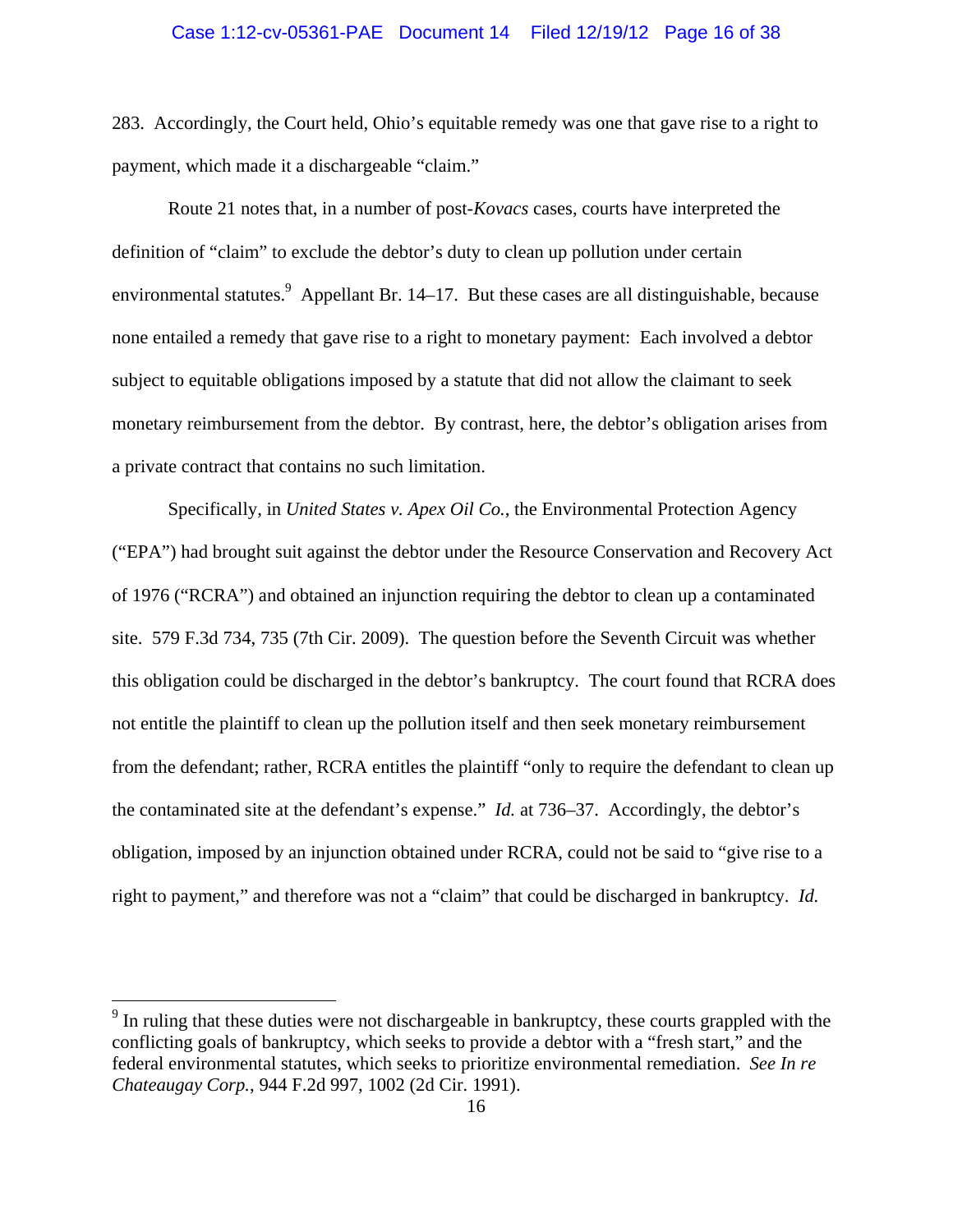### Case 1:12-cv-05361-PAE Document 14 Filed 12/19/12 Page 17 of 38

Similarly, in *In re Torwico Elecs. Inc.*, the debtor owed clean-up obligations to the state of New Jersey pursuant to an administrative order. 8 F.3d 146, 147 (3d Cir. 1993). The state had issued that order "under statutory sections which do not allow the state to perform the cleanup and then sue for reimbursement of the costs." *Id.* at 151 n.6. Accordingly, the court held that "[t]he state has no 'right to payment' here. What it has is a right to force the debtor to comply with applicable environmental laws by remedying an existing hazard." *Id.* at 150. Such a right, the court held, does not constitute a "claim" that is dischargeable in bankruptcy. *Id.* at 151.

The decision in *In re Chateaugay Corporation* underscores that the existence of a "right to payment" is the decisive factor in this line of cases. 944 F.2d 997, 999 (2d Cir. 1991) Whereas in *Apex Oil* and *Torwico* the equitable obligations arose under statutes that did not permit the government to seek monetary reimbursement from the debtor, the environmental statute at issue in *Chateaugay* did permit the government to pursue such relief. There, the EPA sought reimbursement from the debtor under the Comprehensive Environmental Response, Compensation and Liability Act ("CERCLA"), for response costs the EPA had incurred due to pollution at several sites owned by the debtor. *Id.* at 997. The relevant provisions of CERCLA gave the EPA the option of either (1) ordering the responsible party to take the remedial action, or (2) taking the remedial action itself, and then seeking reimbursement for those costs. *Id.* at 1000. The Second Circuit held that, because the EPA had the option to do the clean-up itself and sue for response costs, it had a "right to payment" and thus a "claim" that was discharged in bankruptcy. *Id.* at 1008.

The Second Circuit, in *Chateaugay*, drew another important distinction that is relevant here. It noted that environmental clean-up obligations often accomplish "dual objectives of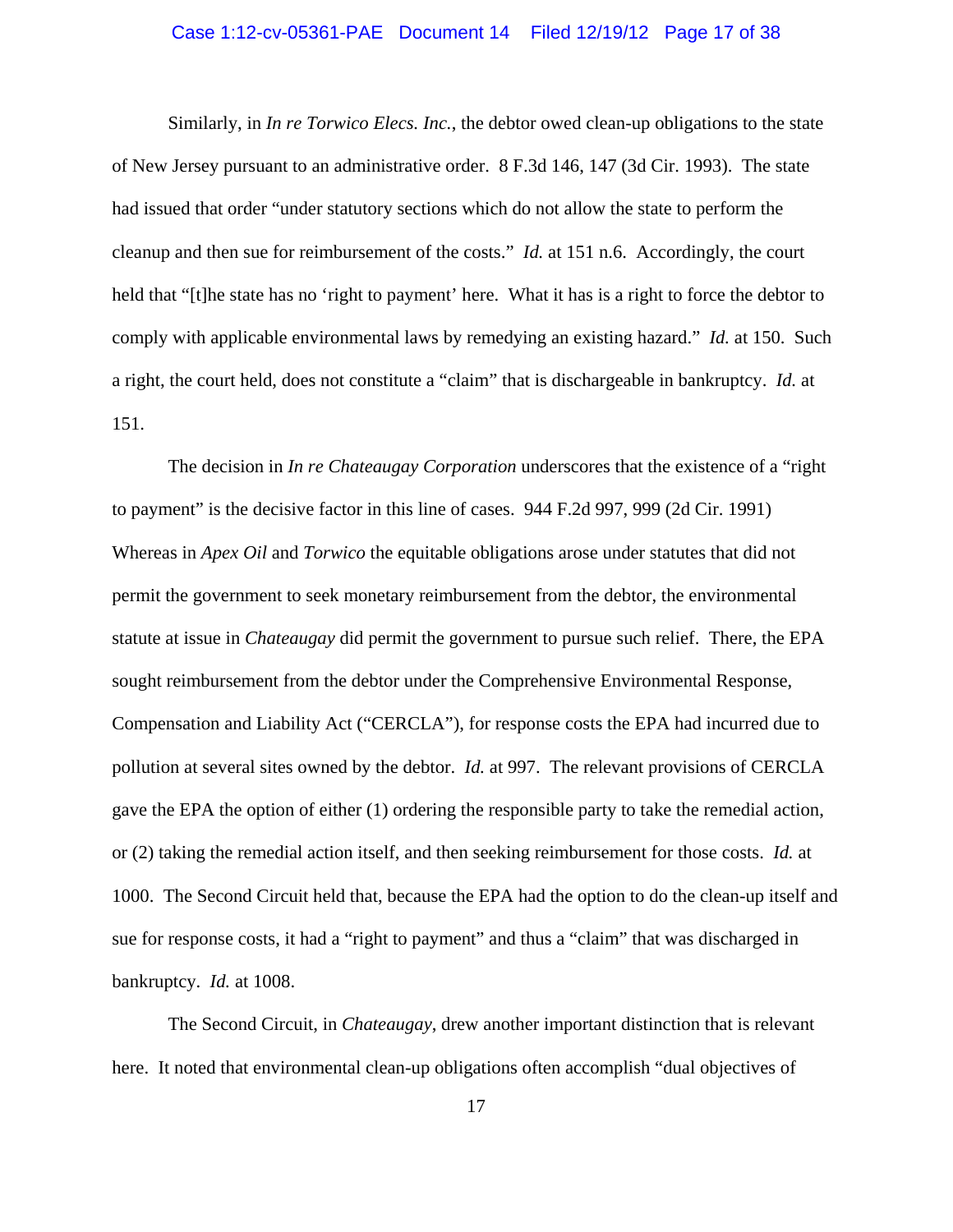### Case 1:12-cv-05361-PAE Document 14 Filed 12/19/12 Page 18 of 38

removing accumulated wastes and stopping or ameliorating ongoing pollution." *Id*. And, the court noted, although an order concerning remediation of past pollution may or may not qualify as a claim depending whether there is a "right to payment," an injunction against ongoing pollution cannot be a claim:

Since [the EPA has] no option to accept payment in lieu of continued pollution, any order that to any extent ends or ameliorates continued pollution is not an order for breach of an obligation that gives rise to a right of payment and is for that reason not a "claim." But an order to clean up a site, to the extent that it imposes obligations distinct from any obligation to stop or ameliorate ongoing pollution, is a "claim" if the creditor obtaining the order had the option, which CERCLA confers, to do the cleanup work itself and sue for response costs, thereby converting the injunction into a monetary obligation.

*Id.*; *see also Kovacs*, 469 U.S. at 285 ("[W]e do not hold that the injunction against bringing further toxic wastes on the premises or against any conduct that will contribute to the pollution of the site or the State's waters is dischargeable in bankruptcy.").<sup>10</sup>

*Apex Oil*, *Torwico*, and *Chateaugay* can therefore be synthesized, as one court in this district has noted, to establish that "the proper test for determining whether an enforcing agency has a 'right to payment' under section 101(5)(b) for an environmental injunction is to consider whether the enforcing agency has a right to cleanup and recover response costs under the statute pursuant to which the enforcing agency has obtained its injunction." *In re Mark IV Industries, Inc.*, 459 B.R. 173, 186 (S.D.N.Y. 2011).

<sup>&</sup>lt;sup>10</sup> Route 21 attempts to leverage *Chateaugay* to its benefit, by seizing on snippets in that decision to the effect that injunctive obligations to refrain from *ongoing* pollution are not monetizable claims. But that portion of the Second Circuit's analysis is inapposite here. Although Route 21 alleges that there is ongoing pollution at the Site, nothing in the parties' agreements resembles an order imposed by the state or a court that enjoins continued pollution. Rather, the agreements here serve to allocate their obligations to clean up and pay for *existing* contamination. These agreements fall comfortably on the "claim" side of the distinction drawn by the Second Circuit. *Id.* at 1008.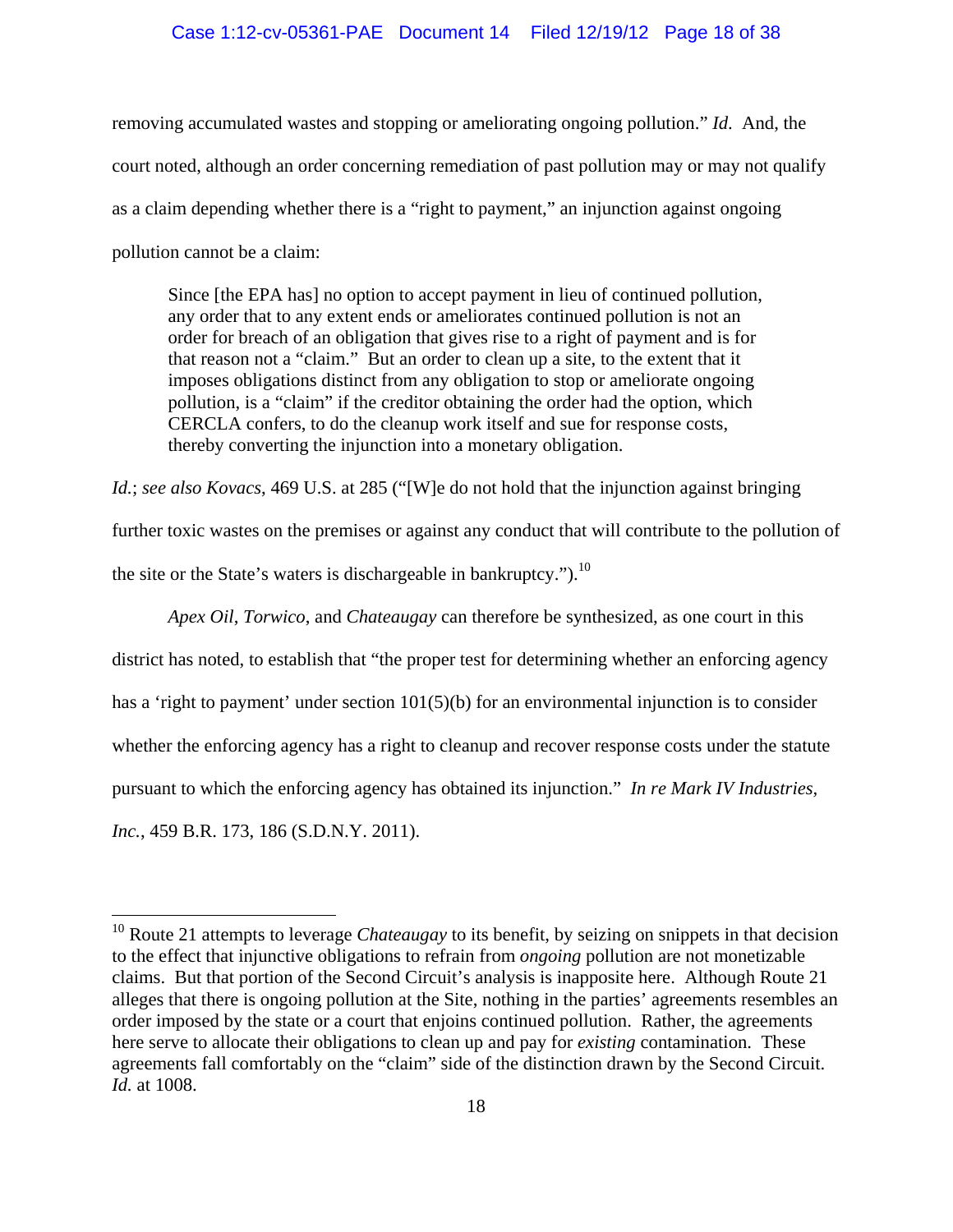### Case 1:12-cv-05361-PAE Document 14 Filed 12/19/12 Page 19 of 38

Of course, the party seeking specific performance here, Route 21, is not an enforcing agency, but a private claimant. Judge Gerber appeared to reject Route 21's argument on this distinction alone, stating: "Each of these cases involved regulatory authorities with police powers capable of ordering others to act. Route 21, as a private corporation, has no such police powers." Op. 10. Disputing Judge Gerber's analysis, Route 21 directs this Court to *AM International Inc. v. Datacard Corp.*, in which a private claimant had obtained, before the debtor's bankruptcy, an order from the district court requiring the debtor to clean up a polluted site. 106 F.3d 1342 (7th Cir. 1997). The Seventh Circuit held that this claim does not "give rise to a right to payment" and is not dischargeable. *Id.* at 1348. *AM International* suggests that the distinction relied on by Judge Gerber—between a state and a private claimant—is not always determinative.

But, as noted, Route 21's bid for specific performance fails for a more fundamental reason, which is that Route 21 has not obtained an injunction under a statute that bars it from seeking reimbursement for clean-up costs. Rather, Route 21 seeks specific performance based on a private contract that has been breached, but which lacked any such bar. And the Seventh Circuit's analysis in *AM International* reinforces that this distinction is decisive. The claimant there had obtained a clean-up order under RCRA's private cause of action, which did not allow the claimant to do the clean-up work itself and then seek reimbursement. *Id.* at 1348. The Seventh Circuit recognized that "[w]hether a cleanup order can be discharged in bankruptcy depends on whether the order can be converted into a monetary obligation. Only orders which can be turned into a 'right to payment' are considered dischargeable 'claims' for bankruptcy purposes." *Id.*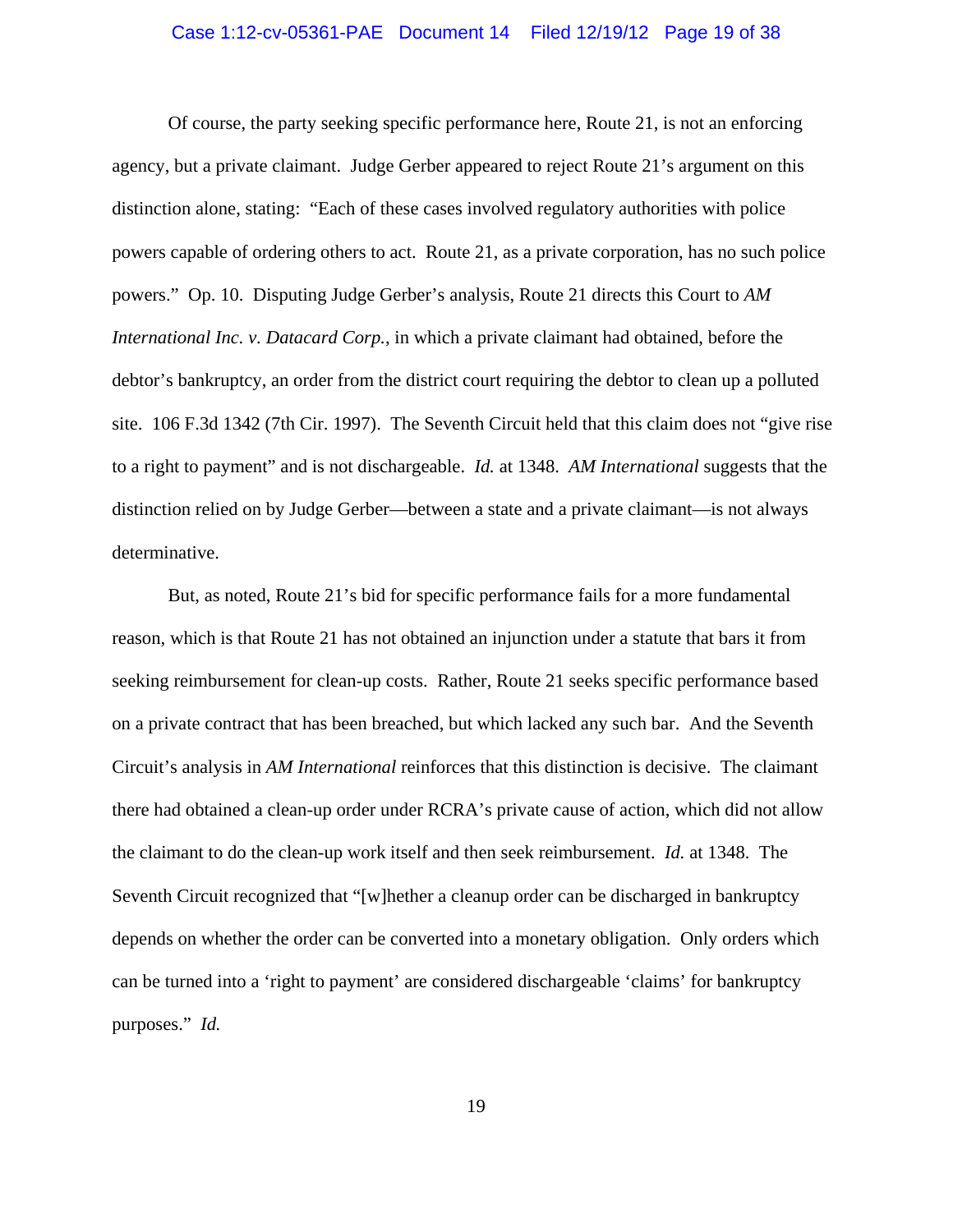For these reasons, these environmental injunction cases cannot carry the day for Route 21.

# **b) Other Equitable Remedies**

A similar distinction inheres outside the context of environmental clean-up injunctions. Several courts have held that a claimant's right to certain equitable remedies constitutes a "claim" if an award of monetary damages is a "viable alternative" to the equitable remedy sought.11 *In re Ben Franklin Hotel Assocs.*, 186 F.3d 301, 305 (3d Cir. 1999); *see also Kennedy v. Medicap Pharms., Inc.*, 267 F.3d 493, 497 (6th Cir. 2001); *In re Udell*, 18 F.3d 403, 408 (7th Cir. 1994); *In re The Ground Round, Inc.*, 335 B.R. 253, 263 (B.A.P. 1st Cir. 2005). Courts have found claimants' rights to equitable relief to be non-dischargeable in contexts where monetary relief is unrealistic or incalculable such as: an injunction for breach of a covenant not to compete, *see Kennedy*, 267 F.3d at 496–97 (collecting cases finding that such claims are and are not dischargeable, but siding with the latter position); *In re Udell*, 18 F.3d at 408 (same); an equitable demand for reinstatement of a partnership interest, *see In re Ben Franklin*, 186 F.3d at 306–07; and equitable cancellation of liens, *see In re Irizarry*, 171 B.R. 874, 878 (B.A.P. 9th Cir. 1994) (noting that this relief did not rise from failure of performance under contract).

Rejection of an executory contract in bankruptcy does not leave the creditor without a remedy; the remedy of specific performance is typically converted into a damages claim, to be considered alongside the monetary claims of other creditors as against the bankruptcy estate. *See Moglia v. Pac. Emp'rs. Ins. Co. of N. Am.*, 547 F.3d 835, 837 (7th Cir. 2008) ("[R]ejection does not avoid the debtor's obligations but simply replaces specific performance with damages."); *In* 

1

 $11$  This principle is consistent with the environmental injunctions cases, because in those instances where the statutory source of the injunction does not allow for reimbursement, monetary damages is manifestly not an "alternative" to the equitable remedy sought.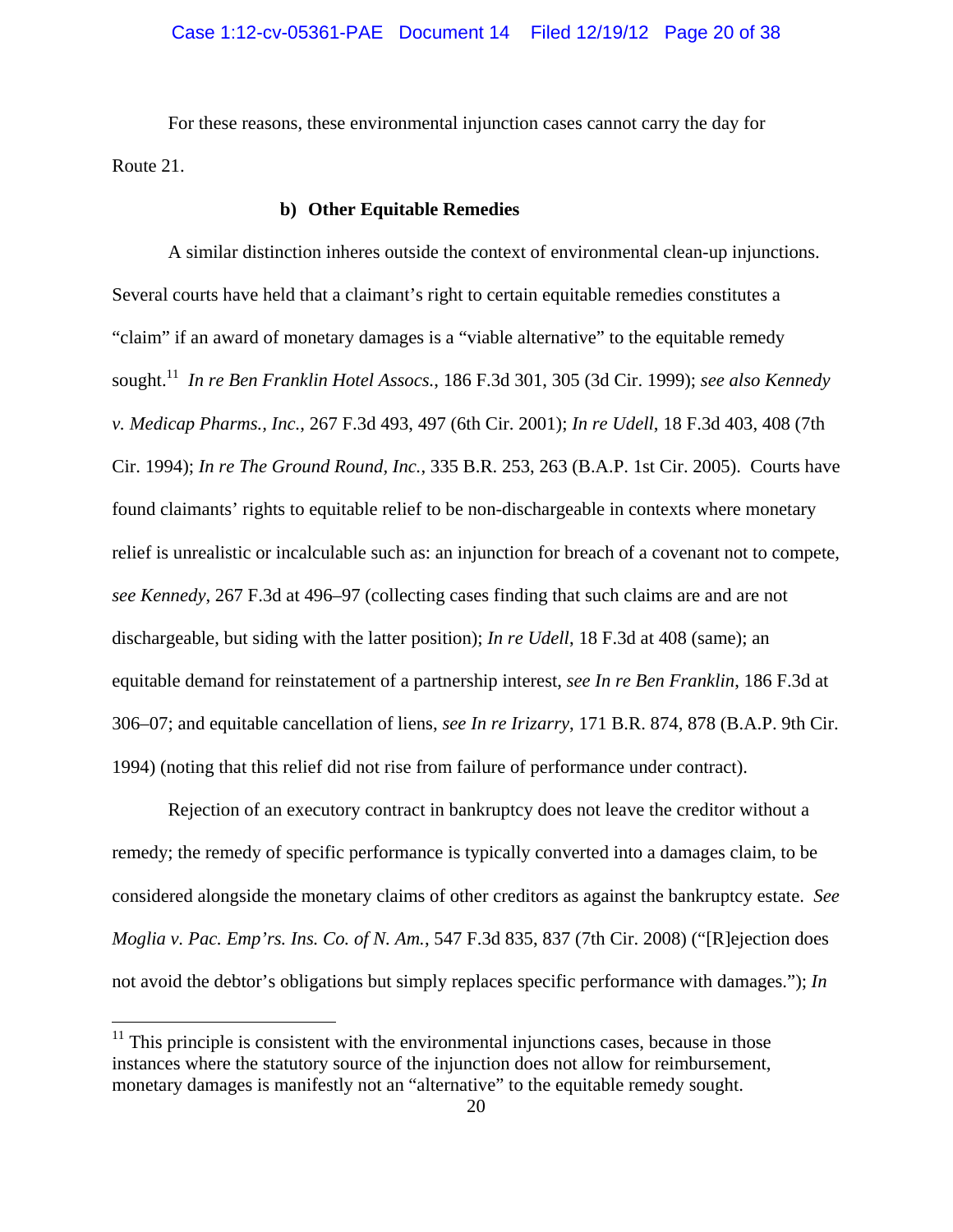*re Continental Airlines*, 125 F.3d 120, 133–36 (3d Cir. 1997); *Lubrizol Enters., Inc. v. Richmond Metal Finishers, Inc.*, 756 F.2d 1043, 1048 (4th Cir. 1985) (stating that, upon rejection of an executory contract, claimant "would be entitled to treat rejection as a breach and seek a money damages remedy; however, it could not seek to retain its contract rights in the technology by specific performance even if that remedy would ordinarily be available upon breach of this type of contract"); *In re A.J. Lane & Co., Inc.*, 107 B.R. 435, 439 (Bankr. D. Mass. 1989) ("[R]ecognition of the doctrine and allowance of specific performance against a debtor in bankruptcy proceedings would be to prefer one creditor over others."); *In re Waldron*, 36 B.R. 633, 642 n.4 (Bankr. S.D. Fla. 1984) ("The Code does not permit specific performance as a remedy resulting from the rejection of an executory contract."). *But see In re The Ground Round*, 335 B.R. at 262 (specific performance of landlord's right to license retransfer provision in lease not discharged).

One of the cases that Route 21 relies on, *Apex Oil*, explains:

The natural reading of  $\lceil \S 101(5)(B) \rceil$  is that if the holder of an equitable claim can, in the event that the equitable remedy turns out to be unobtainable, obtain a money judgment instead, the claim is dischargeable. If for example you have a decree of specific performance (a type of injunction and therefore an equitable remedy) that you can't enforce because the property that the decree ordered the defendant to sell you was sold to someone else (from whom, for whatever reason, you cannot recover it), you are entitled to a money judgment for the value of the property . . . and your claim to that value is a claim to a right to receive payment and is dischargeable in the seller's bankruptcy.

579 F.3d at 736 (citation omitted). And the discharge of claims capable of being converted into damages claims accords with the goals of reorganization under the bankruptcy statute. A debtor's ability to reject executory contracts assists reorganization because it "provides the trustee or debtor-in-possession with the means to relieve the estate of the duty to perform on burdensome obligations at the expense of all of the estate's other creditors." *In re Ames Dep't*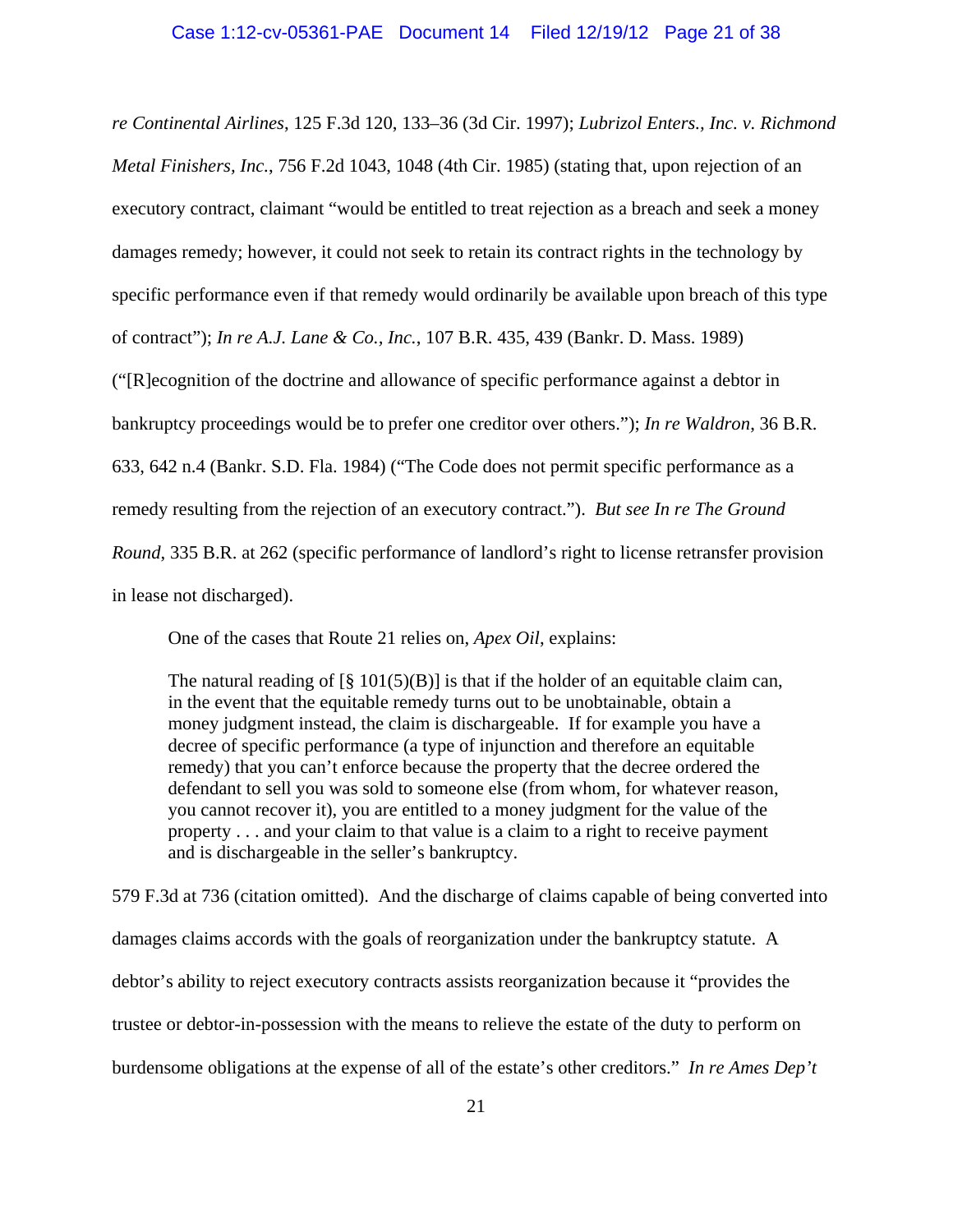### Case 1:12-cv-05361-PAE Document 14 Filed 12/19/12 Page 22 of 38

*Stores, Inc.*, 306 B.R. 43, 52 (Bankr. S.D.N.Y. 2004). Broadly requiring the debtor to specifically perform executory contracts would defeat this purpose. *See id.*; *see also In re Bradlees Stores, Inc.*, 194 B.R. 555, 558 (Bankr. S.D.N.Y. 1996); *In re Waldron*, 36 B.R. at 642 n.4; *In re Fleishman*, 138 B.R. 641, 648 (Bankr. D. Mass. 1992) ("Specific performance should not be permitted where the remedy would in effect do what § 365 meant to avoid, that is, impose burdensome contracts on the debtor."). Thus, claims to specific performance, unlike other equitable obligations such as an injunction enforcing a covenant not to compete, generally give rise to "claims" that can be discharged in bankruptcy.

#### **c) Route 21's Claims Can Be Monetized**

In a related argument, Route 21 contends that specific performance is not dischargeable where, as is allegedly the case here, damages cannot be accurately estimated. That too is wrong. Although estimations are often imprecise, the Bankruptcy Code specifically contemplates using them: "There shall be estimated for purpose of allowance . . . any right to payment arising from a right to an equitable remedy for breach of performance." 11 U.S.C. § 502(c)(2); *see also* H.R. Rep. No. 95-595, at 354 (1977), *reprinted in* 1978 U.S.C.C.A.N. 5963, 6310; S. Rep. No. 95- 989, at 75 (1978), *reprinted in* 1978 U.S.C.C.A.N. 5787, 5851 (stating that § 502(c) "requires the estimation of any claim . . . for which applicable law provides only an equitable remedy, *such as specific performance*. This subsection requires that all claims against the debtor be converted into dollar amounts." (emphasis added)); *In re Manville Forest*, 209 F.3d at 129 ("[T]he fact that [claimant] did not know the specific parameters of its liability does not place that liability outside of the definition of "claim.")). And in *Kovacs*, the Supreme Court, quoting the statute's legislative history, noted that: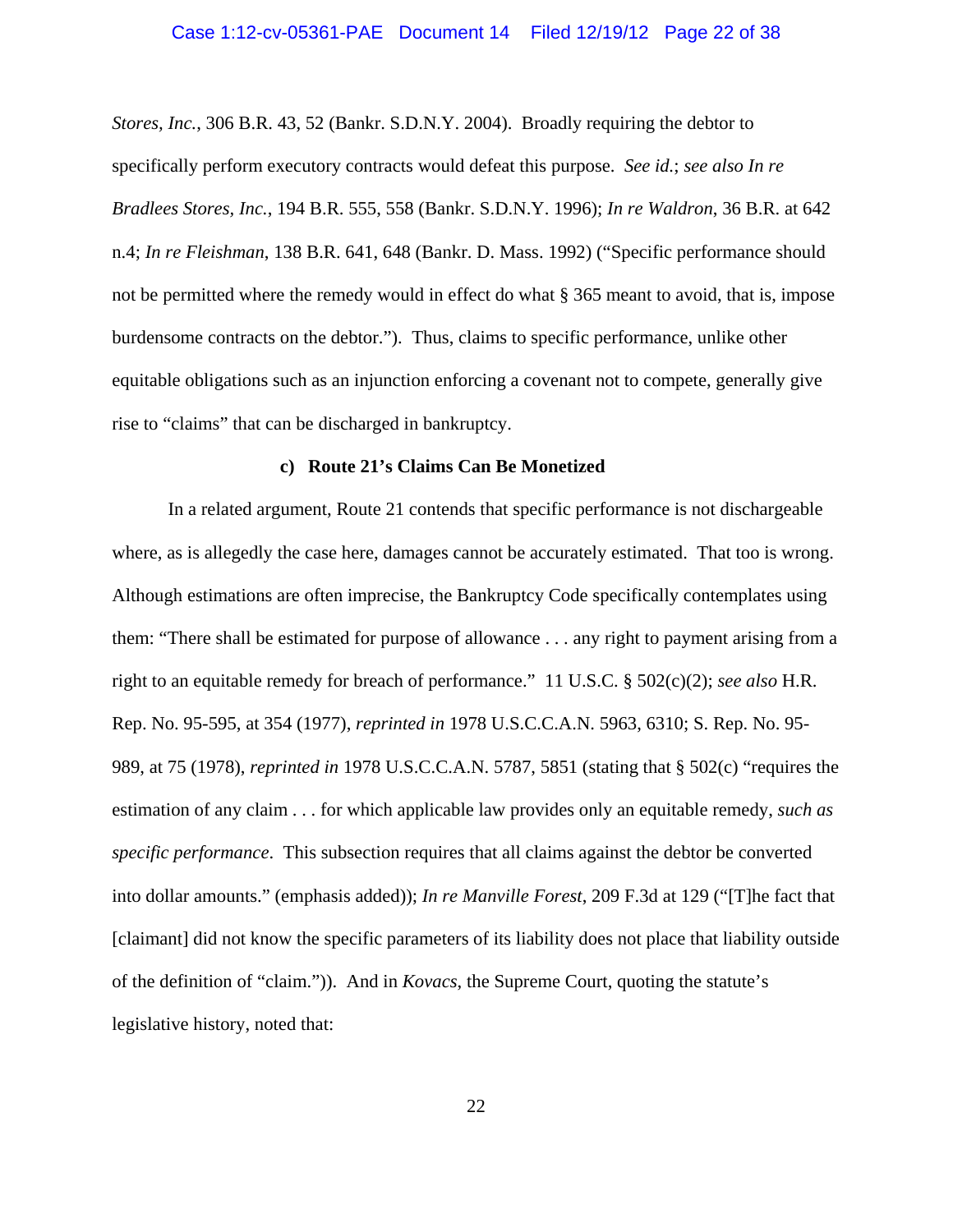[I]n some States, a judgment for specific performance may be satisfied by an alternative right to payment in the event performance is refused; in that event, the creditor entitled to specific performance would have a "claim" for purposes of a proceeding under title 11.

469 U.S. at 280 (quoting 124 Cong. Rec. 32393 (1978) (remarks of Rep. Edwards)). Notably,

the state relevant here, New Jersey, is such a state. Under New Jersey law:

The "right to the equitable remedy of specific performance turns upon the existence of an adequate remedy at law; and the adequacy of the legal remedy of compensation depends upon the facts and circumstances of the particular case . . . ." Generally, the remedy at law is said to be inadequate in two situations: (1) where damages would be insufficient because the subject matter of the contract is of such a special nature that it resists translation into quantitative terms . . . or (2) where "damages are impracticable" because "it is impossible to arrive at a legal measure of damages at all, or at least with any sufficient degree of certainty."

*First Nat'l State Bank of N.J. v. Commonwealth Fed. Sav. & Loan Assoc. of Norristown*, 610

F.2d 164, 172 (3d Cir. 1979) (internal citation omitted) (quoting *Fleischer v. James Drug Stores, Inc.*, 1 N.J. 138, 146 (1948)).

To the extent that Route 21 implies that the debtor's obligations cannot be monetized, it is incorrect. This is not a situation in which fairly quantifying obligations under an executory contract is impossible. Quite the contrary, in the portion relevant here, Route 21's contract with the debtor largely takes the form of an indemnity obligation: Route 21 agreed to perform certain work, and the debtor agreed to reimburse it for 25% of that cost. Specific performance of that obligation inherently occurs by means of a monetary payment. To be sure, the debtor also has non-indemnity obligations under the agreements—such as monitoring the wells and signing off on disposal sites—but these are not incapable of estimation in monetary terms. Finally, even if the debtor were obligated under the agreement to perform groundwater remediation work—an obligation that is contingent under the agreement, as it is triggered by a sale to Lowe's—this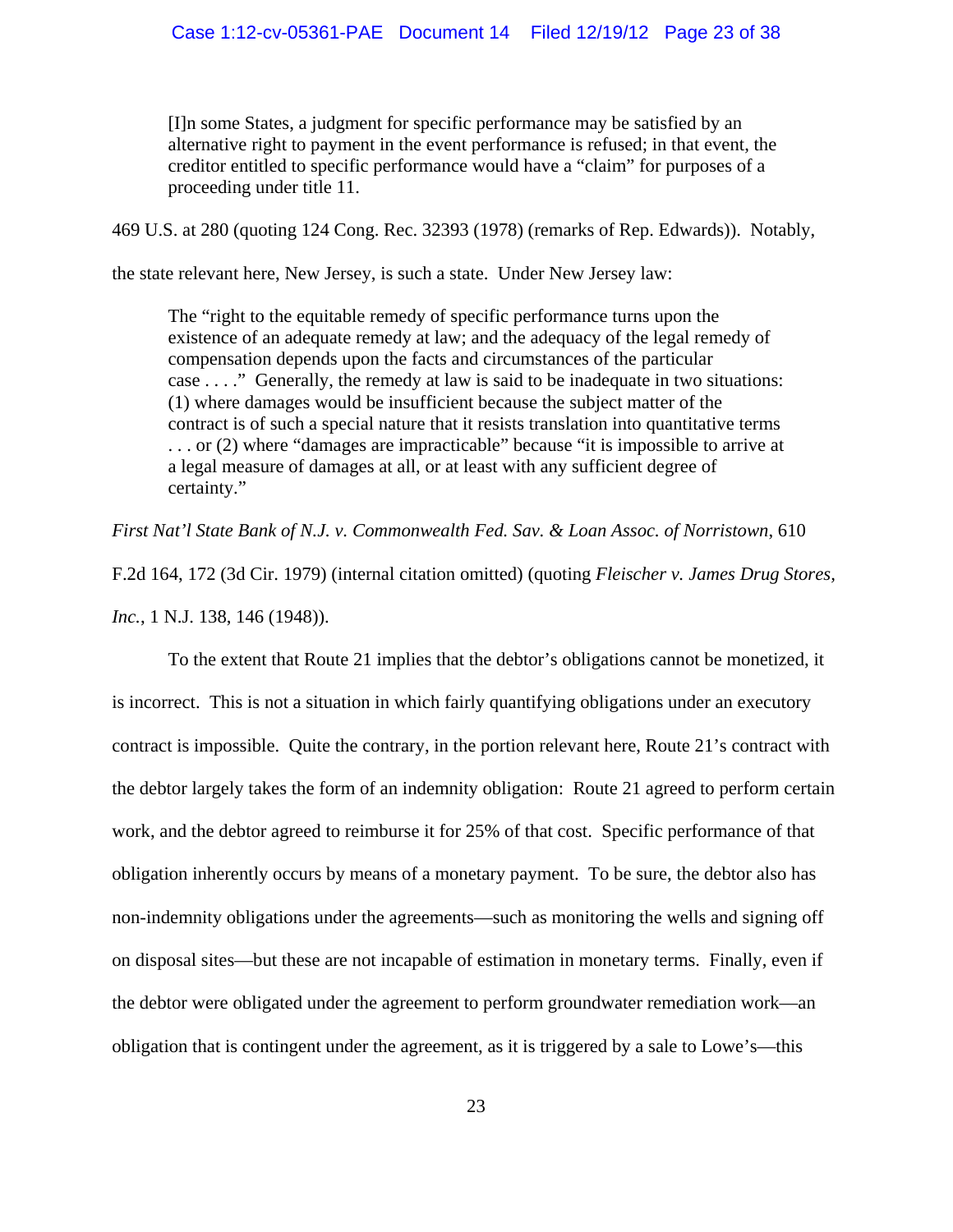#### Case 1:12-cv-05361-PAE Document 14 Filed 12/19/12 Page 24 of 38

obligation too can be reasonably monetized. Indeed, Route 21 gave its own estimates of this obligation, *see* AR 7, 16, which were consistent with the debtor's estimate, *see* AR 24, Ex. C at 3. Accordingly, Route 21 has not established that damages are not a "viable alternative" to performance of the agreements. *See In re Nickels Midway Pier, LLC*, 255 F. App'x 633, 638 (3d Cir. 2007) (Ambro, J.) (claimant has a "claim" that is dischargeable where "damages available under New Jersey law present an alternative to equitable relief under the facts of this case").<sup>12</sup> And although Route 21 may *prefer* the remedy of specific performance, it cannot compel such a remedy here. *See In re Nickels Midway Pier, LLC*, 341 B.R. 486, 500 (D.N.J. 2006), *aff'd* 255 F. App'x 633 (3d Cir. 2007) ("The fact that a creditor's specific performance remedy is preferable to a damages remedy does not mean that a creditor's right to specific performance cannot be reduced to a claim in bankruptcy.").

For all these reasons, Route 21 has a "claim" within the meaning of section  $101(5)(B)$ with regard to the debtor's contractual obligations to it. Judge Gerber therefore correctly denied Route 21's cross-motion for specific performance of the agreements.

## **B. Administrative Priority**

 $\overline{a}$ 

Route 21's amended claim seeks \$1,133,526.66 in administrative expenses. AR 7. The majority of these costs were incurred before the date of the debtor's bankruptcy filing, January 6, 2009. But at least some costs were incurred post-petition. *See* Appellant Br. 23 (estimating that it spent \$249,451.94 post-petition). Route 21 challenges Judge Gerber's ruling that "no part of

<sup>&</sup>lt;sup>12</sup> *In re Ter Bush* is not to the contrary. There, an arbitrator's award for specific performance of a land contract was held to not be a claim, because a California law supplied a conclusive presumption that money damages were inadequate. 273 B.R. 625, 628 (Bankr. S.D. Cal. 2002).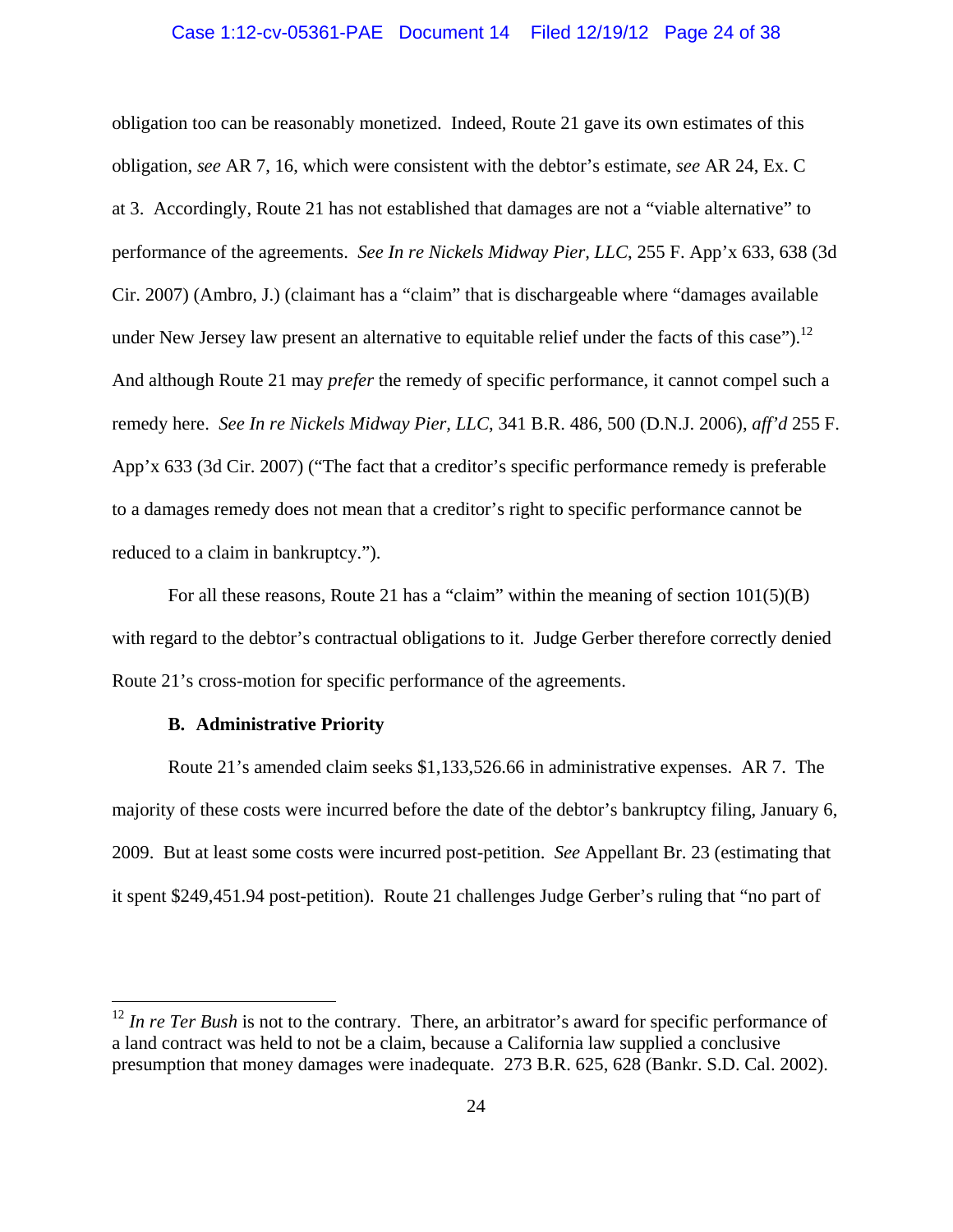### Case 1:12-cv-05361-PAE Document 14 Filed 12/19/12 Page 25 of 38

Route 21's claim is entitled to administrative priority treatment." Op. 15. For the following reasons, that ruling is affirmed.

Section 507 of the Bankruptcy Code "defines those expenses and claims against a bankrupt estate that are entitled to priority in a bankruptcy proceeding." *Trs. of the Amalgamated Ins. Fund v. McFarlin's, Inc.*, 789 F.2d 98, 100 (2d Cir. 1986); *see* 11 U.S.C. § 507. "Because the presumption in bankruptcy cases is that the debtor's limited resources will be equally distributed among his creditors, statutory priorities are narrowly construed." *McFarlin's*, 789 F.2d at 100*.* First priority, after certain domestic support obligations that are not relevant here, goes to administrative expenses, *see* 11 U.S.C. § 507(a)(2), which are defined as including "the actual, necessary costs and expenses of preserving the estate including . . . commissions for services rendered after the commencement of the case." 11 U.S.C. § 503(b)(1)(A)(i). Administrative expenses merit priority over the estate's pre-petition debts because otherwise few persons or entities would do business with the post-petition debtor, impeding the trustee's efforts to rehabilitate the business for the benefit of the estate's creditors. *See McFarlin's*, 789 F.2d at

101.

An expense is administrative only (1) if "it arises out of a transaction between the creditor and the bankrupt's trustee or debtor in possession," and (2) "to the extent that the consideration supporting the claimant's right to payment was both supplied to and beneficial to the debtor-in-possession in the operation of the business." *McFarlin's*, 789 F.2d at 101 (citation omitted); *see also In re Ames*, 306 B.R. at 55 n.28 (collecting cases that apply this two-part test). Route 21's claimed expenses fail to meet both prongs.

First, the expenses incurred by Route 21 do not "arise out of" a post-petition transaction between Route 21 and the Trustee. They arise out of the agreements between Route 21 and the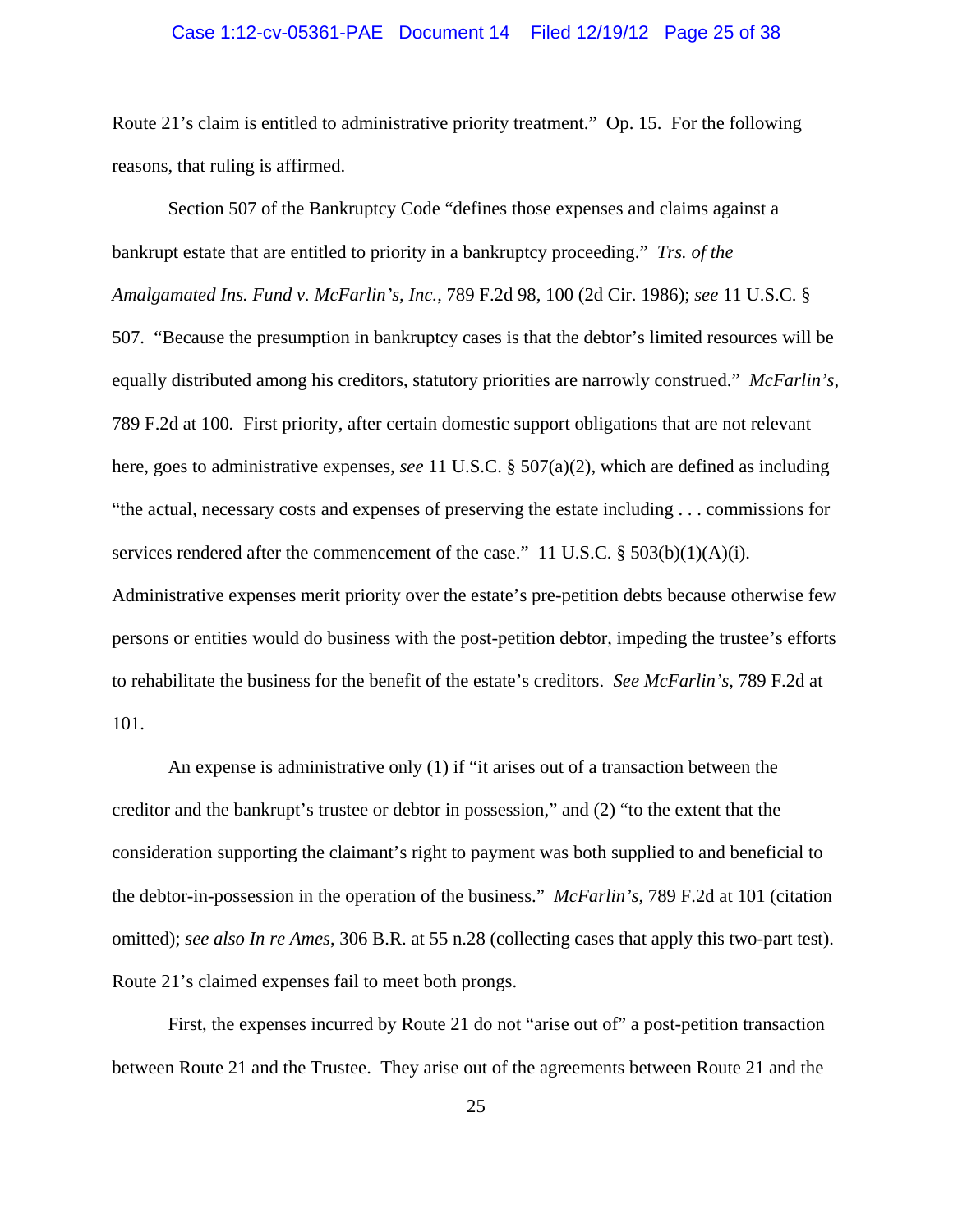### Case 1:12-cv-05361-PAE Document 14 Filed 12/19/12 Page 26 of 38

debtor, executed years before the petition's filing. That Route 21 continued to incur post-petition costs under these agreements does not change this. *See In re Manville Forest*, 209 F.3d at 129 (where debtor had signed pre-petition indemnification agreement, "[t]he fact that the contingency in this case—the environmental liability claim against [claimant]—materialized post-petition does not transmogrify the claim into a post-petition claim"); *In re Old Carco LLC*, 424 B.R. 650, 657 (Bankr. S.D.N.Y. 2010) ("[W]here there is a pre-petition contract or lease, and the consideration supporting the claim is supplied pre-petition, court have [sic] determined that those claims are not entitled to administrative priority, even if the right to payment arises postpetition." (citing *McFarlin's*, 789 F.2d at 101–04)); *In re G-I Holdings, Inc.*, 308 B.R. 196, 210 (Bankr. D.N.J. 2004) ("The fact that the Debtor's obligation to indemnify the [claimant] continues to accrue post-petition does not transform the obligation into an administrative expense.").

Second, the expenses incurred by Route 21 are not "beneficial" to the debtor's estate, because the debtor did not own or operate the Site at any point post-petition. "In general, only those costs incurred to cleanup property for which an estate has an interest in or owns may qualify as administrative expenses." *In re Insilco Techs., Inc.*, 309 B.R. 111, 115 (Bankr. D. Del. 2004); *see id.* at 115–16 (costs incurred in remediating pollution at property not owned by debtor at any time post-petition do not benefit estate); *see also In re Dant & Russell, Inc.*, 853 F.2d 700, 709 (9th Cir. 1988) (clean-up costs arising from pre-petition activities not entitled to administrative expense priority (citing *Kovacs*, 469 U.S. at 283–83, and *Southern Ry. Co. v. Johnson Bronze Co.*, 758 F.2d 137, 141 (3d Cir. 1985))).

In support of its bid for administrative priority, Route 21 declares that "the Second Circuit and the First Circuit have considered environmental remediation costs for cleanup of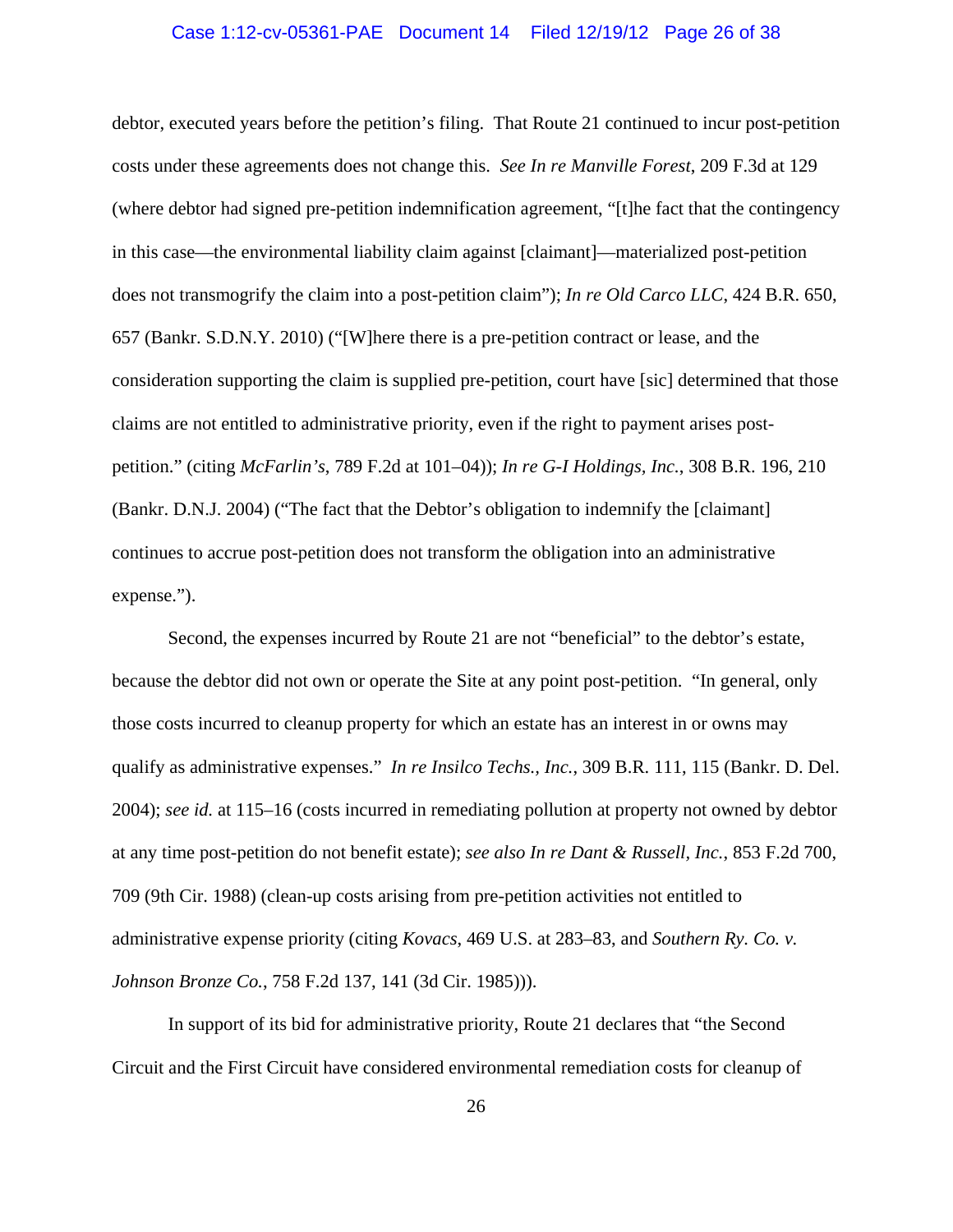# Case 1:12-cv-05361-PAE Document 14 Filed 12/19/12 Page 27 of 38

hazardous materials to benefit the estate, i.e., entitled to administrative priority even though the debtors therein no longer owned the property." Appellant Reply Br. 9 n.8 (citing *In re Chateaugay*, 944 F.2d at 1010, and *In re Hemingway*, 993 F.2d 915, 929 (1st Cir. 1993)). But that is wrong. In *Chateaugay*, the Second Circuit affirmed the district court's ruling that "all clean-up costs assessed post-petition *with respect to sites currently owned by* [the debtor] where there has been a pre-petition release . . . of hazardous wastes will be entitled to administrative priority." 944 F.2d at 1009 (emphasis added). The Court's ruling that such costs "are necessary to preserve the estate in the sense that they enable the estate to maintain itself in compliance with applicable environmental laws" has no relevance here, where the debtor did not own the Site at any point post-petition. *Id.* at 1009–10.

Route 21 similarly misreads *Hemingway*. There, the claimant had purchased a facility from the debtor's estate after the debtor had filed for bankruptcy. 993 F.3d at 928. The court agreed with the trustee that any CERCLA response costs incurred by the claimant would not necessarily benefit the estate, both because the estate no longer owned the contaminated facility and because the estate remained jointly and severally liable to the EPA. *Id.* at 929–30. However, the court assumed that, while negotiating the post-petition sale of the facility from the estate to the claimant, the parties had been aware that the estate could remain liable under CERCLA for response costs later incurred by the claimant. *Id.* at 930. Accordingly, the court stated:

[T]o the extent that the \$1.6 million purchase price for the facility presumptively reflected the parties' allocation of the risks relating to these contribution costs, the \$1.6 million constituted "consideration" supporting [the claimant's] right to payment for contribution for response costs from the estate. Obviously, this substantial infusion of cash benefitted the chapter 11 rehabilitation effort.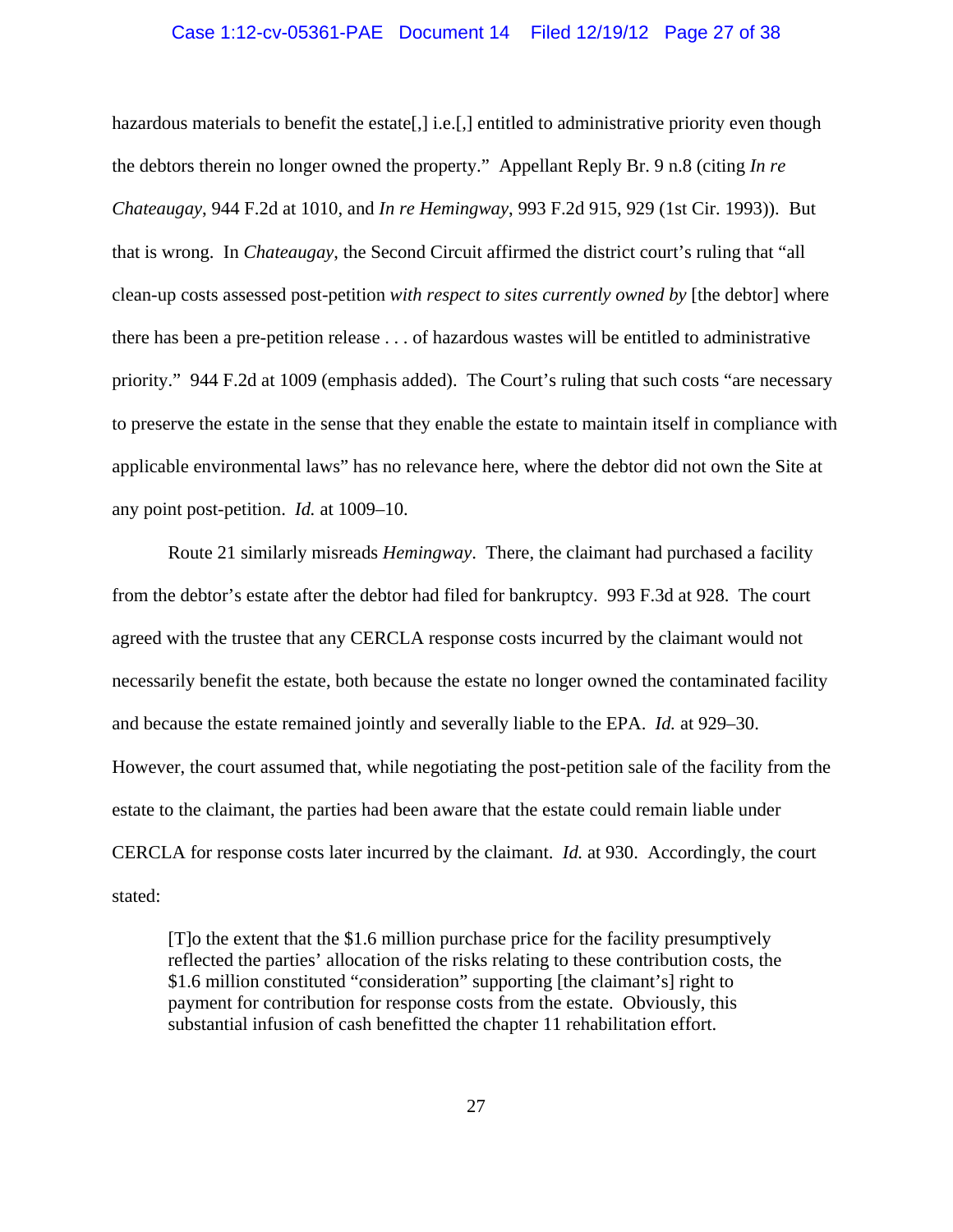#### Case 1:12-cv-05361-PAE Document 14 Filed 12/19/12 Page 28 of 38

*Id.* Put differently, while the response costs in and of themselves may not have benefited the estate, the court recognized that estate had been benefited by the post-petition \$1.6 million infusion of cash, and the consideration for that infusion was the claimant's right to contribution. The response costs later incurred by the claimant were "a mere maturation of that right," and therefore could be treated as administrative expenses. *Id.* No such arrangement is present here.

 Because the expenses incurred by Route 21 in cleaning up the site neither arise from a post-petition transaction with the estate, nor are beneficial to the estate, they are not entitled to administrative priority treatment.

### **C. Section 502(e)(1)(B)**

 $\overline{a}$ 

Having determined that no part of Route 21's claim for clean-up costs is entitled to administrative priority treatment, Judge Gerber addressed whether it would be allowed as a general unsecured claim. Judge Gerber found, without objection from the Trust, that Route 21 had a valid general unsecured claim with respect to costs already incurred.<sup>13</sup> Op. 19. Neither party challenges that ruling here.

However, Judge Gerber disallowed Route 21's claim, to the extent it is based on future costs, under 11 U.S.C. § 502(e)(1)(B). Op. 25. Route 21 appealed that decision to this Court and contested it in its briefs. However, at oral argument, Route 21 abandoned its claim for future clean-up costs:

The Court: OK. Let me ask you what I think is a related question here. You are seeking specific performance of the debtor's obligation to do remedial work. I understood you also to be seeking, again relying on that same document, about \$1.65 million in future cleanup costs. Is that correct?

 $13$  Because Route 21's claims were not clear about what that amount was, Judge Gerber directed the parties to settle an order reflecting an allowed claim for the amount of past response costs, *see* Op. 21, which the parties later stipulated to be \$1,019,358.40, *see* AR 15 at 2.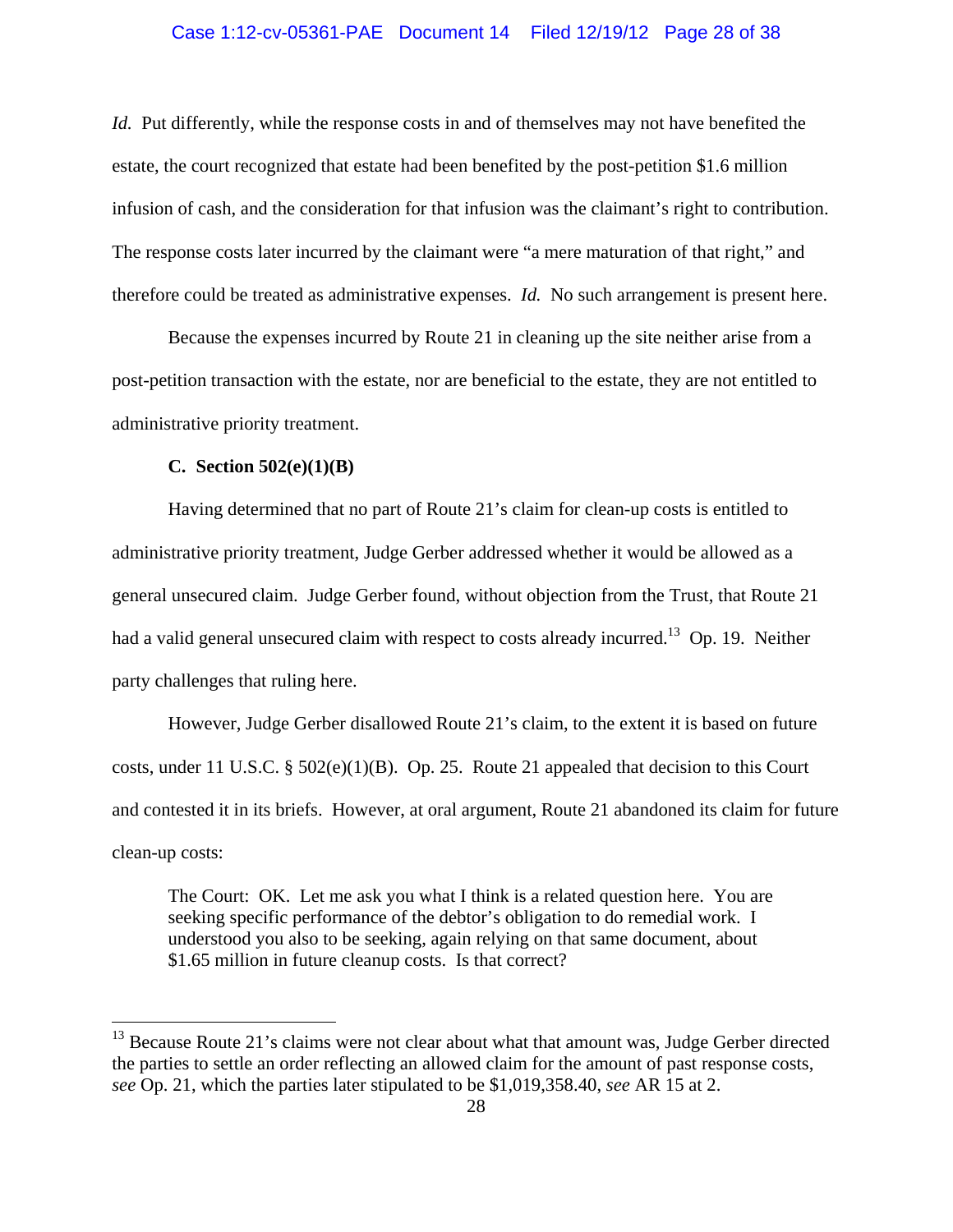### Case 1:12-cv-05361-PAE Document 14 Filed 12/19/12 Page 29 of 38

Mr. Klock: No, I am not seeking \$1.65 million because I don't know how much it is going to cost to do this.

Tr. 12–13; *see also id.* at 3, 6 ("There are two separate components to Route 21's appeal. The first is that the debtor agreed to remediate the property it contaminated and it is this agreement and its addendum that Route 21 seeks specifically to enforce. . . . The second has to do with the expenses we incurred [in getting the NFA and the RAW approval]."); *id.* at 24 ("Two separate components. One is the monies we have spent, and the other is specific performance."). These statements obviate the need to consider Route 21's final argument. *See In re Matthews*, 714 F.2d 223, 224 n.1 (2d Cir. 1983) (declining to consider issues abandoned during oral argument); *U.S. Specialty Ins. Co. v. Liberty Partners, L.P.*, No. 11 Civ. 3736 (HB), 2011 WL 5428971, at \*5 n.2 (S.D.N.Y. Nov. 8, 2011) (same); *In re Rainbow Trust*, 216 B.R. 77, 83 (B.A.P. 2d Cir. 1997) (same, in context of bankruptcy appeal).

Nevertheless, in the interest of thoroughness, the Court also affirms Judge Gerber's ruling on the merits, for the reasons that follow.

The Bankruptcy Code provides that "the court shall disallow any claim for reimbursement or contribution of an entity that is liable with the debtor on . . . the claim of a creditor, to the extent that . . . such claim for reimbursement or contribution is contingent as of the time of allowance or disallowance of such claim." 11 U.S.C.  $\S$  502(e)(1)(B). Section 502(e)(1)(B) was enacted to "prevent[] competition between a creditor and his guarantor for the limited proceeds in the estate." H.R. Rep. 95-595, at 354 (1977), *reprinted in* 1978 U.S.C.C.A.N. 5963, 6310; S. Rep. No. 95-989, at 65 (1978), 1978 U.S.C.C.A.N. 5787, 5851; *see also In re Hemingway*, 993 F.2d at 923 ("The sole purpose served by section 502(e)(1)(B) is to preclude redundant recoveries on identical claims against insolvent estates in violation of the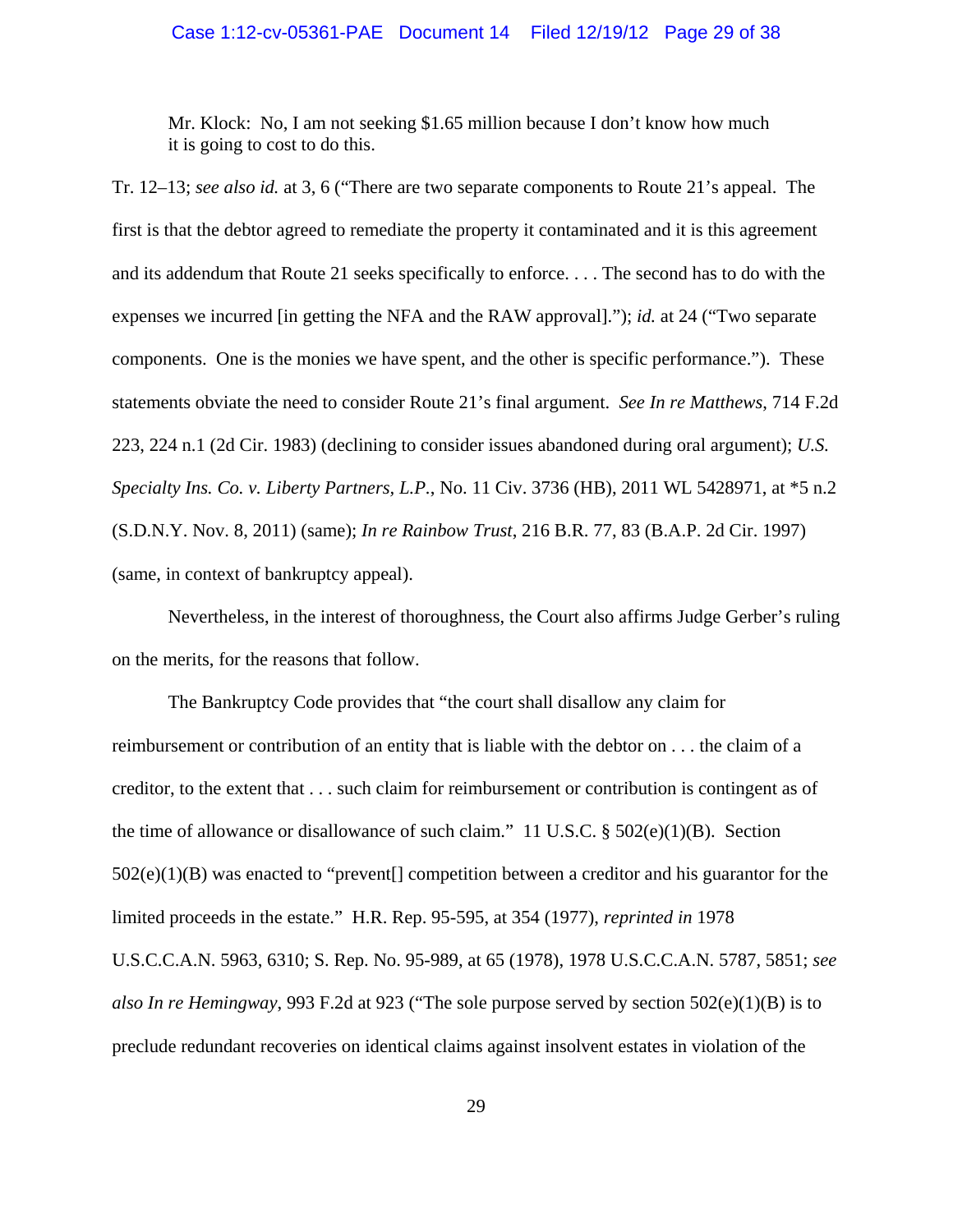### Case 1:12-cv-05361-PAE Document 14 Filed 12/19/12 Page 30 of 38

fundamental Code policy fostering equitable distribution among all creditors of the same class."). Section  $502(e)(1)(B)$  requires disallowance of a claim where three elements are established:

First, the claim must be for reimbursement or contribution. Second, the party asserting the claim must be 'liable with the debtor' on the claim. Third, the claim must be contingent at the time of its allowance or disallowance.

*In re Parmalat Secs. Litig.*, 472 F. Supp. 2d 582, 587 (S.D.N.Y. 2007) (quoting *In re Drexel Burnham Lambert Group Inc.*, 148 B.R. 982, 985 (Bankr. S.D.N.Y. 1992)); *see also Aetna Cas.* 

*& Surety Co. v. Georgia Tubing Co.*, No. 93 Civ. 3659 (LAP), 1995 WL 429018, at \*2

(S.D.N.Y. 1995) (same); *In re Lyondell*, 442 B.R. 236, 243 (Bankr. S.D.N.Y. 2011) (same).

Each of these elements is met here.

First, Route 21 argues that its claim is "in the nature of restitution or indemnity," and therefore is not a claim for reimbursement or contribution. Appellant Br. 20. Judge Gerber held that "the concept of reimbursement includes indemnity, and claims for indemnification fall within the scope of this prong of section  $502(e)(1)(B)$ ." Op. 18. The Court agrees. As Judge Gerber noted, Black's Law Dictionary defines "reimbursement" as: "1. Repayment. 2. Indemnification." *Black's Law Dictionary* 1399 (9th ed. 2009). Similarly, "indemnity" is defined as: "3. Reimbursement or compensation for loss . . . Cf. Contribution." *Id.* at 837. Further, a reading of the terms "reimbursement or contribution" that includes indemnity comports with the goal of section  $502(e)(1)(B)$ —avoiding double liability:

The use of the word "reimbursement" in the statute cannot be viewed as accidental. It is a broad word which encompasses whatever claims a codebtor has which entitle him to be made whole for monies he has expended on account of a debt for which he and the debtor are both liable. Had Congress meant to limit section  $502(e)(1)(B)$  to claims for indemnification, it could easily have said so. To hold that [] direct claims for fraud and breach of contract seeking the same relief as the claims for indemnity or contribution are not claims for reimbursement would emasculate section  $502(e)(1)(B)$ .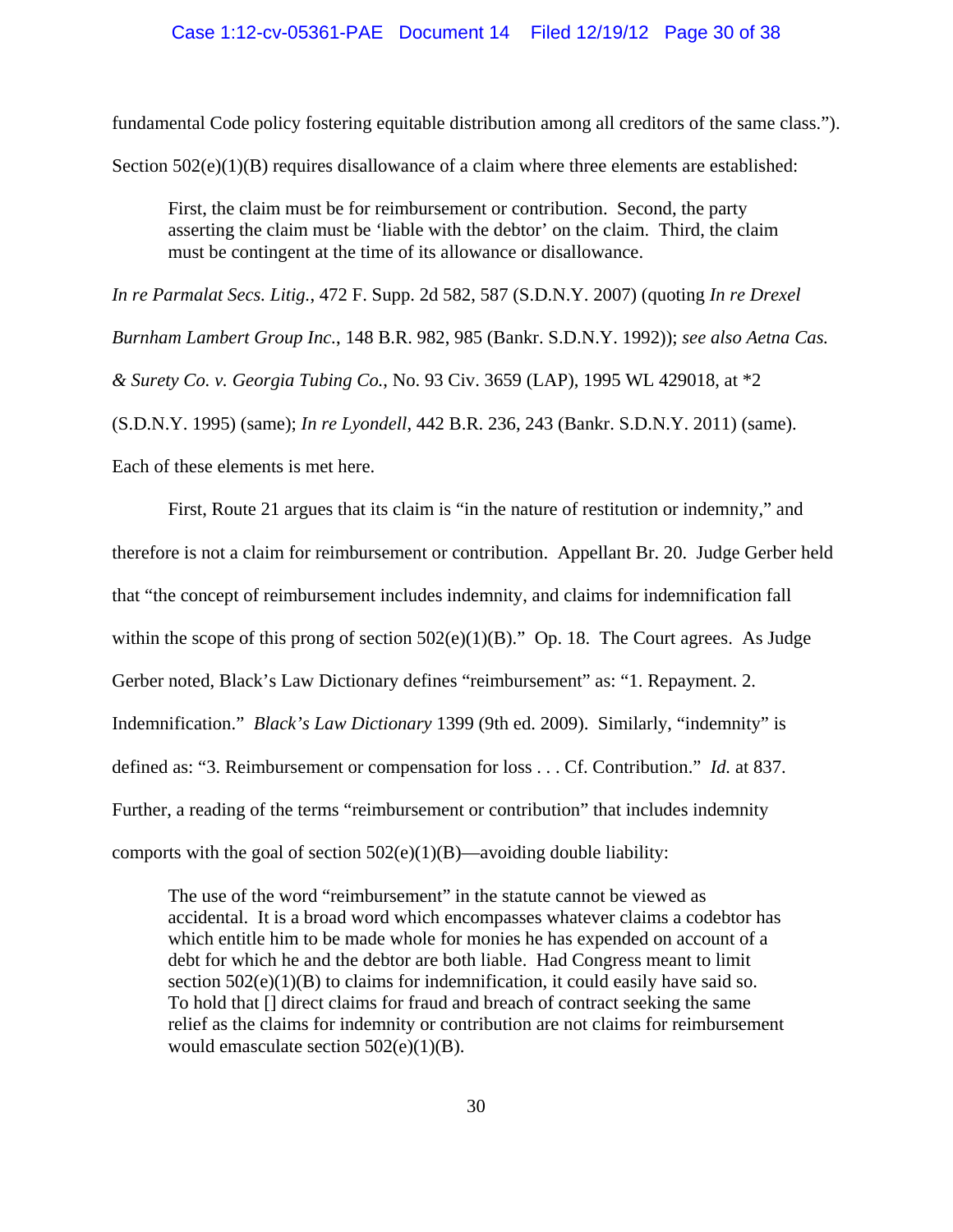*In re Wedtech Corp.*, 87 B.R. 279, 287 (Bankr. S.D.N.Y. 1988); *see also In re Lyondell*, 442 B.R. at 256; *In re Amatex Corp.*, 110 B.R. 168, 171 (Bankr. E.D. Pa. 1990) ("Congress clearly meant to include all situations wherein indemnitors or contributors could be liable with the debtor within the scope of  $\S 502(e)(1)(B)$ ."). Regardless of the label Route 21 puts on its claim, in substance it seeks from the debtor the repayment of money that Route 21 has expended on account of a debt for which they are both liable. Route 21's claim thus falls within the scope of "reimbursement or contribution."

Second, Route 21 disputes that it is co-liable with the debtor for clean-up of the site, because, it claims, it is an "innocent purchaser."14 Appellant Br. 18–20; Appellant Reply Br. 9. However, in pressing its claims, Route 21 has repeatedly asserted that it faces extensive liability for such cleanup. *See, e.g.*, Appellant Br. 11; Tr. 11; Op. 22–23 (collecting assertions by Route 21 that it faced extensive liability). In essence, Route 21 has taken contradictory positions before both this Court and the bankruptcy court, arguing (in the service of its contention that specific performance by the debtor was required) that it faces untold liability, while arguing (in the

 $14$  Route 21 again overstates its case. Route 21 asserts that: "The State of New Jersey declared Route 21 an Innocent Purchaser of the Site." Appellant Br. 18. But although Route 21 cites the Brownfield Agreement for that proposition, the Agreement does not so state. Rather, it provides that "Route 21 . . . advised the Commission that it performed an environmental due diligence investigation of the Site, prior to acquiring it, and Route 21 . . . has certified in the attached Certification that it is not a person deemed liable for the contamination at the Site." AR 9, Ex. D. In other words, the agreement states that Route 21 has assured New Jersey that it is an innocent purchaser, not that New Jersey has made that determination. Moreover, although Route 21 asserts that it meets the requirements of 42 U.S.C. § 9601(35)(A)(i), such that it could avoid liability under § 9607(a), *see* Appellant Br. 19, that assertion contradicts Route 21's insistence that it faces liability under CERCLA, as well as the stipulation which, as discussed *infra*, presumes liability.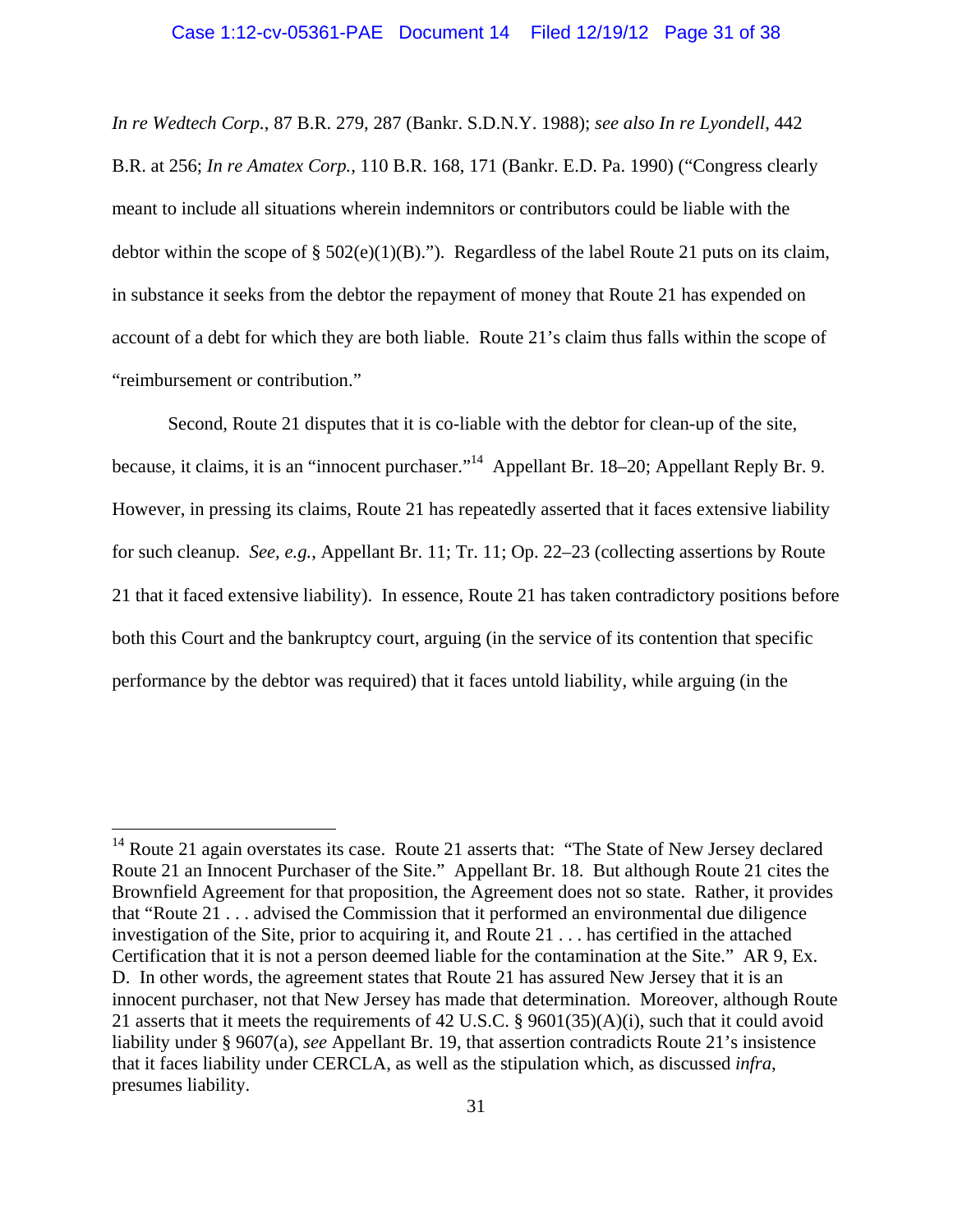## Case 1:12-cv-05361-PAE Document 14 Filed 12/19/12 Page 32 of 38

service of its contention that its claim for future costs should be allowed) that it is *not* liable. Route 21 cannot have it both ways.<sup>15</sup>

Moreover, as the record reflects, NJDEP and Route 21 have stipulated that any claims allowed as to the Site will be treated as one claim and apportioned between them, *see* AR 5, and NJDEP's claim for clean-up costs at the Site has already been allowed against the estate, *see* AR 25 at 2. By Route 21's own description, "the purpose of the Stipulation was to insure that only one not two claims would be made for the Site, *i.e.* no double recovery." AR 9 at 8. That stipulation presupposes co-liability: There is no reason to consolidate claims to prevent double recovery if Route 21 had no co-liability. Route 21's implicit proposal that two claims for cleanup costs at the Site should be allowed is classic "double-dipping," which is precisely what both the stipulation and section  $502(e)(1)(B)$  aim to prevent. *In re Hemingway*, 993 F.3d at 923;<sup>16</sup> see

1

 $15$  Although it is far from pellucid as to this point, Route 21 appears to suggest one explanation for these contradictory assertions—that it does not *currently* face any liability for future clean-up costs, because of its alleged innocent purchaser status; but if it were to take control over disposal of contaminated materials, it would incur liability under CERCLA for any future contamination caused during the disposal process. Appellant Br. 7, 11; Tr. 9, 11. But even if this were correct, it would not help Route 21 here. Route 21 has repeatedly asserted that it has the right to withdraw at any time from its agreement with NJDEP to perform the remediation work, *see, e.g.*, Appellant Br. 9 n.6, 19; Tr. 12, 37, as appears to be true, *see* AR 9, Ex. D ¶ 5. When pressed at argument as to what Route 21 might do if specific performance were not awarded, counsel for Route 21 stated: "Well, I would turn to the state and say it's your problem." Tr. 80. In essence, Route 21's position is that, were it to receive a cash distribution on account of its claim, it would be at liberty to pocket that money and leave NJDEP with the mess. But here too, Route 21 cannot have it both ways. If Route 21 has no liability for future costs, it has no basis for filing a claim against the debtor in the first place. *See In re Lyondell*, 442 B.R. at 255 ("If the Debtors and [the claimant] are not jointly and severally liable, then [the claimant] would have not a claim against the Debtors in the first place.").

<sup>&</sup>lt;sup>16</sup> Although the First Circuit in *Hemingway* vacated the bankruptcy court's disallowance of the property owner's claim for future CERCLA response costs, *Hemingway* does not assist Route 21. There, the EPA had elected not to assert a claim against the debtor, instead choosing to pursue the claimant directly, and neither the trustee nor the claimant had filed a surrogate claim for the EPA. 993 F.2d at 925. Thus, the court found no risk of "double-dipping" unless and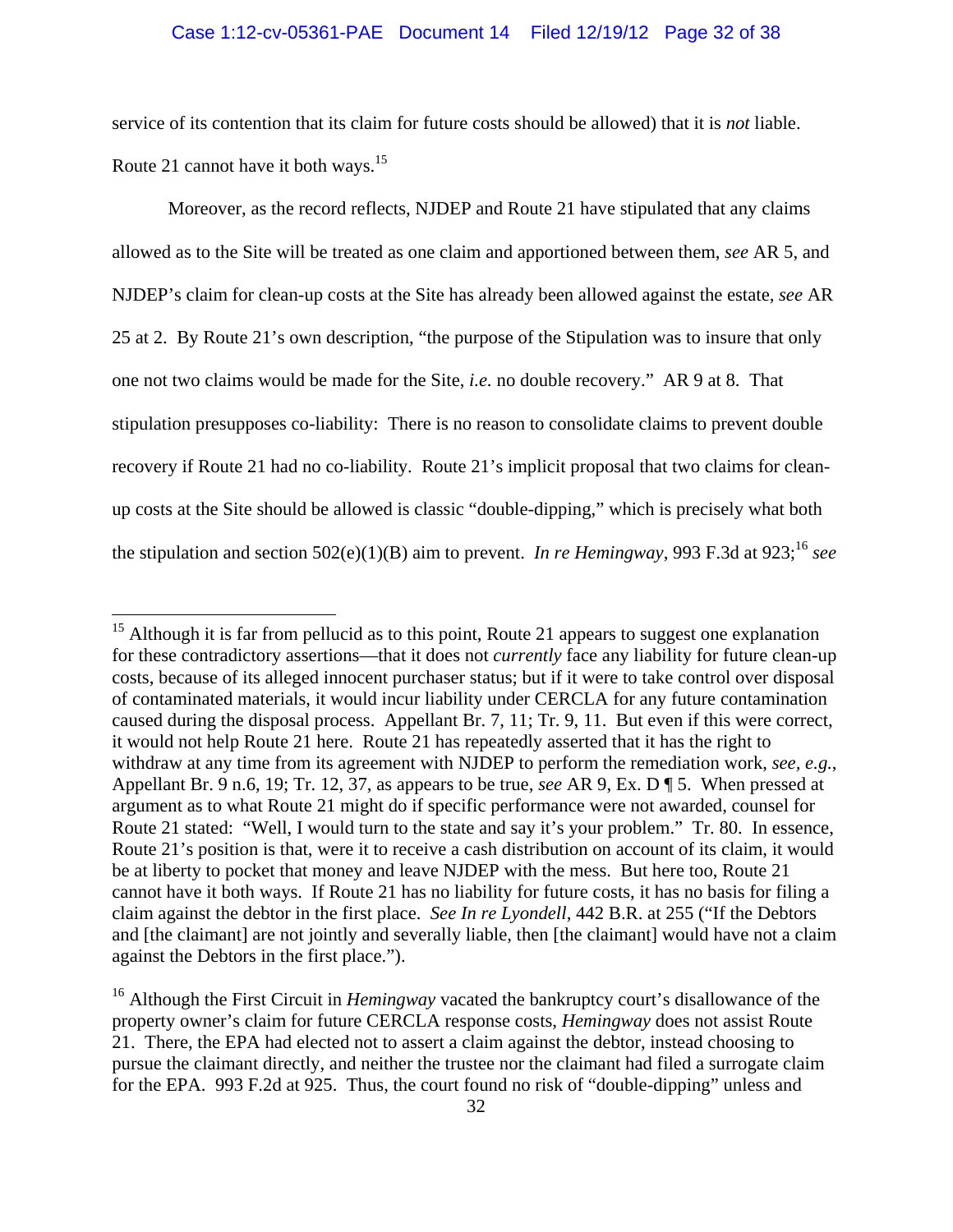#### Case 1:12-cv-05361-PAE Document 14 Filed 12/19/12 Page 33 of 38

*also Aetna*, 1995 WL 429018, at \*3; *In re Lyondell*, 442 B.R. at 253 ("Because the EPA already has an allowed claim against the Debtors for the  $\iota$  site, allowing [claimant's] claim would be setting up precisely the redundant recoveries section  $502(e)(1)(B)$  was created to prevent.").

To be sure, Route 21 cites one case which reaches a superficially contrary result, *In re Allegheny International, Inc.*, 126 B.R. 919 (W.D. Pa. 1991), *aff'd without opinion*, 950 F.2d 721 (3d Cir. 1991). In *Allegheny*, the debtor sold a site to the claimant before bankruptcy. After the debtor's bankruptcy, the site's owner filed a claim for past and future environmental remediation costs. The court held that section  $502(e)(1)(B)$  applies only to claims involving joint or secondary, rather than direct, liability. *Id.* at 922. Because the relevant provision of CERCLA, 42 U.S.C. § 9607(a)(4)(B), allowed for a direct action for recovery of response costs incurred by a non-government entity, the claimant had a "direct" claim not covered by section 502(e)(1)(B). *Id.* at 922–23. Accordingly, the court allowed the claim for past and future remediation costs.

There are, however, material differences between this case and *Allegheny.* Importantly, although the *Allegheny* court recognized that the claimant might choose not to do the remediation work, exposing the debtor to double liability if the EPA brought an action against the debtor, the court suggested that this problem could be solved by requiring that any distribution on that claim be placed into a trust to be expended on the remediation of the site. *Id.* at 924. No such solution was proposed here, including by Route 21. Nor would it be necessary, given that Route 21 and

until the EPA, or its surrogate, filed a claim against the debtor. *Id.* at 928. That is not the case here, because NJDEP has asserted, and been allowed, a claim for clean-up costs at the Site. The court went on to discuss what the section  $502(e)(1)(B)$  analysis might look like upon remand if the EPA or its surrogate did file a claim, and stated that if the claimant could prove that it was an "innocent landowner," its claim for future response costs should be allowed as an administrative expense. *Id.* at 934. Even assuming Route 21 were an innocent purchaser here, this case is distinguishable, because the claimant in *Hemingway* had an administrative expense claim on account of its post-petition purchase of the property, whereas here Route 21 has no such claim. *See supra* pp. 26–27, 31 n.14.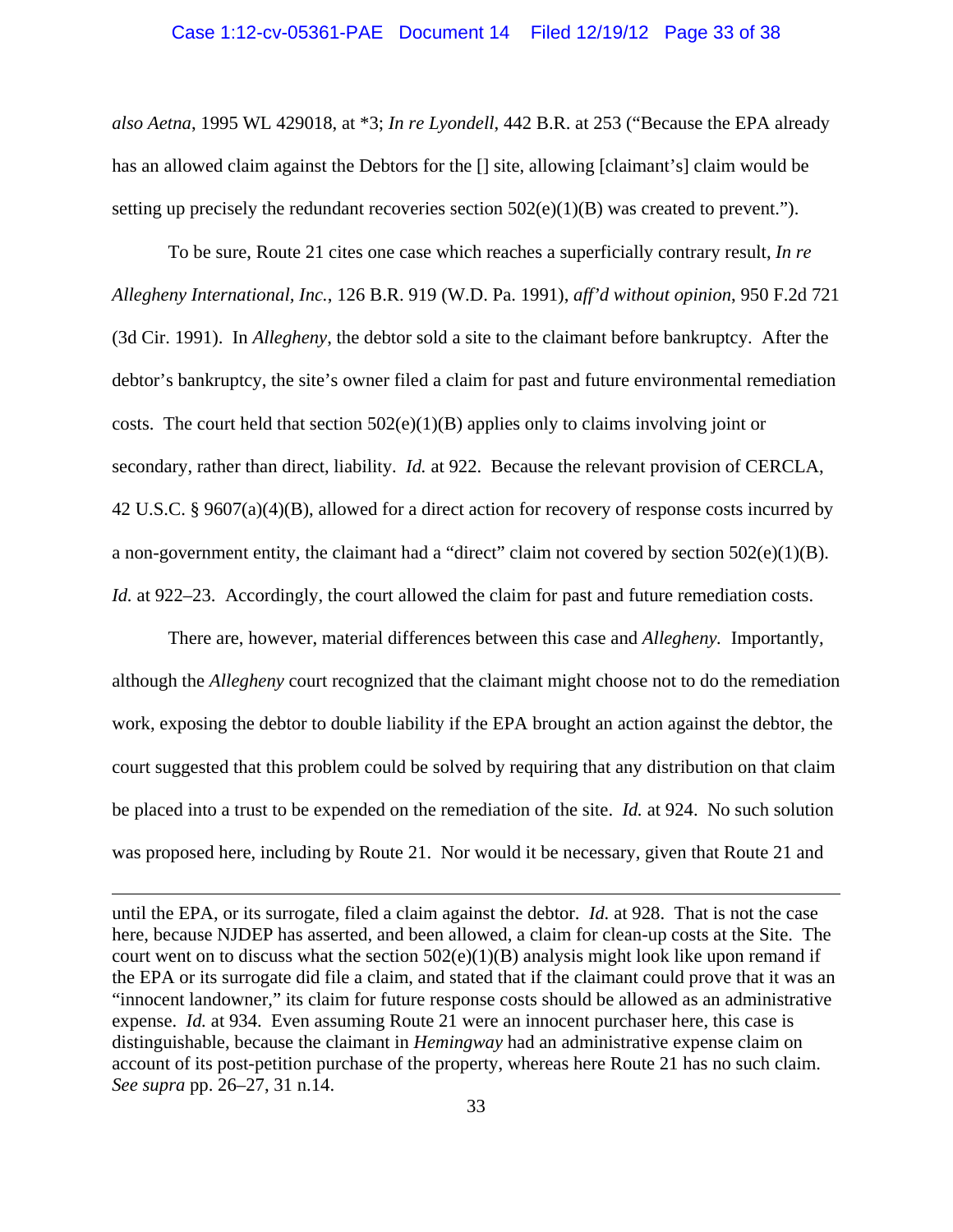## Case 1:12-cv-05361-PAE Document 14 Filed 12/19/12 Page 34 of 38

NJDEP have already avoided the double liability problem by stipulating that they will have one claim to allocate between them. *Allegheny* is also inapposite in that, unlike the claimant in *Allegheny*, Route 21 has not filed a direct claim against the debtor under CERCLA; rather, its claim is based on a contractual agreement. *See In re Cottonwood Canyon Land Co.*, 146 B.R. 992, 995 (Bankr. D. Colo. 1992) ("Any analysis of the effect of section 502(e) on the claim . . . must start with some consideration of the types of claims that might be asserted by [claimant].").

More fundamentally, this Court disagrees with the logic of *Allegheny*, for the reasons given by numerous other courts. *See In re Eagle Picher Indus., Inc.*, 164 B.R. 265, 271 (S.D. Ohio 1994); *In re Lyondell*, 442 B.R. at 253; *In re Drexel Burnham*, 148 B.R. at 988; *In re Cottonwood Canyon*, 146 B.R. at 996. *But see In re Harvard Indus., Inc.*, 138 B.R. 10 (Bankr. D. Del. 1992). Most notably, the *Allegheny* court's holding that the debtor and claimant were not co-liable is inconsistent with that court's own assertion that "both debtor and [claimant] are liable [to the EPA] for the waste remediation." *In re Allegheny*, 126 B.R. at 923. Although the court there distinguished between clean-up work done by the claimant itself and clean-up work performed by the EPA, the fallacy of that distinction for section  $502(e)(1)(B)$  purposes is demonstrated by the court's own solution to the double liability problem. As one court explained:

The [*Allegheny*] court's use of the trust device establishes the clear character of the claim which was being satisfied. The debtor was not being asked to satisfy a claim for injury to the claimant's property. Had that been the claim, the claimant most assuredly would have had the right to receive outright payments on its claim. Instead, the funds were to be placed in a trust so that they would be used to satisfy the obligation that both the debtor and the claimant had to the EPA for the remediation of the properties. The claimant was liable to the EPA with the debtor for remediation, and the claim clearly should have been disallowed under section  $502(e)(1)(B)$ .

34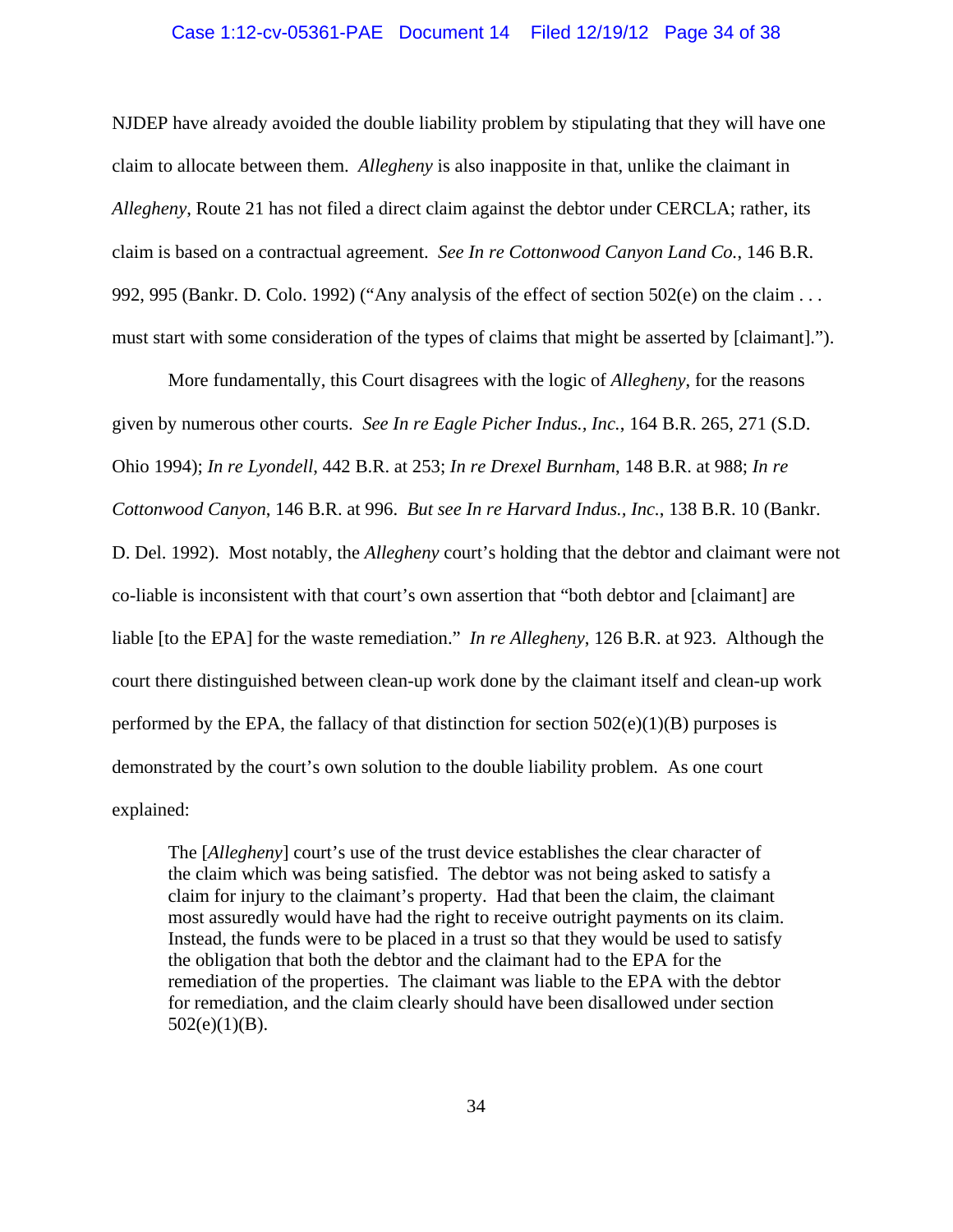#### Case 1:12-cv-05361-PAE Document 14 Filed 12/19/12 Page 35 of 38

*In re Cottonwood Canyon*, 146 B.R. at 996. That analysis equally applies here. Despite Route 21's claim to be an innocent purchaser, its contrary assertions about facing steep liability and its stipulation with NJDEP presupposing such liability reflect that what Route 21 really seeks is funds that it could use to undertake clean-up work that Route 21 is liable for. As Judge Gerber noted, that is the essence of co-liability: "[t]he more the debtors pay, the less Route 21 is exposed." Op. 24. The second prong of section  $502(e)(1)(B)$  is, therefore, established.

Finally, Judge Gerber found that the costs not yet incurred by Route 21 were contingent, despite the fact, emphasized by Route 21, that the pollution had already occurred. Op. 20–21. The Court agrees. "[A] claim is contingent 'if the debtor's legal duty to pay does not come into existence until triggered by the occurrence of a future event.'" *Pearl-Phil GMT (Far East) Ltd. v. Caldor Corp.*, 266 B.R. 575, 580 (S.D.N.Y. 2001) (quoting *Mazzeo v. United States (In re Mazzeo)*, 131 F.3d 295, 303 (2d Cir. 1997)). "Contingency relates to both payment and liability." *Aetna*, 1995 WL 429018, at \*3 (citing *In re Drexel Burnham*, 148 B.R. at 986–87). Courts in this District have consistently applied these principles to disallow claims for unknown, future costs under section  $502(e)(1)(B)$ , a description that aptly fits the costs that Route 21 may, or may not, face in the future as to clean-up of the Site. *See, e.g.*, *id.* (surety claim is contingent until claimant "pays the principal creditor and fixes his own right to payment from the debtor"); *Highland Holdings and Zito I, L.P. v. Century/ML Cable Venture*, No. 06 Civ. 181 (GBD), 2007 WL 2405689, at \*5 (S.D.N.Y. Aug. 24, 2007) (indemnification claim for liability in as-yetunresolved litigation is contingent); *In re Alper Holdings USA*, No. 07-12148, 2008 WL 4186333, at \*6–7 (Bankr. S.D.N.Y. Sept. 10, 2008) (indemnification claim for liability in as-yetunresolved environmental litigation is contingent). And courts have often disallowed such claims in the specific context of reimbursement of future environmental clean-up costs. *See,*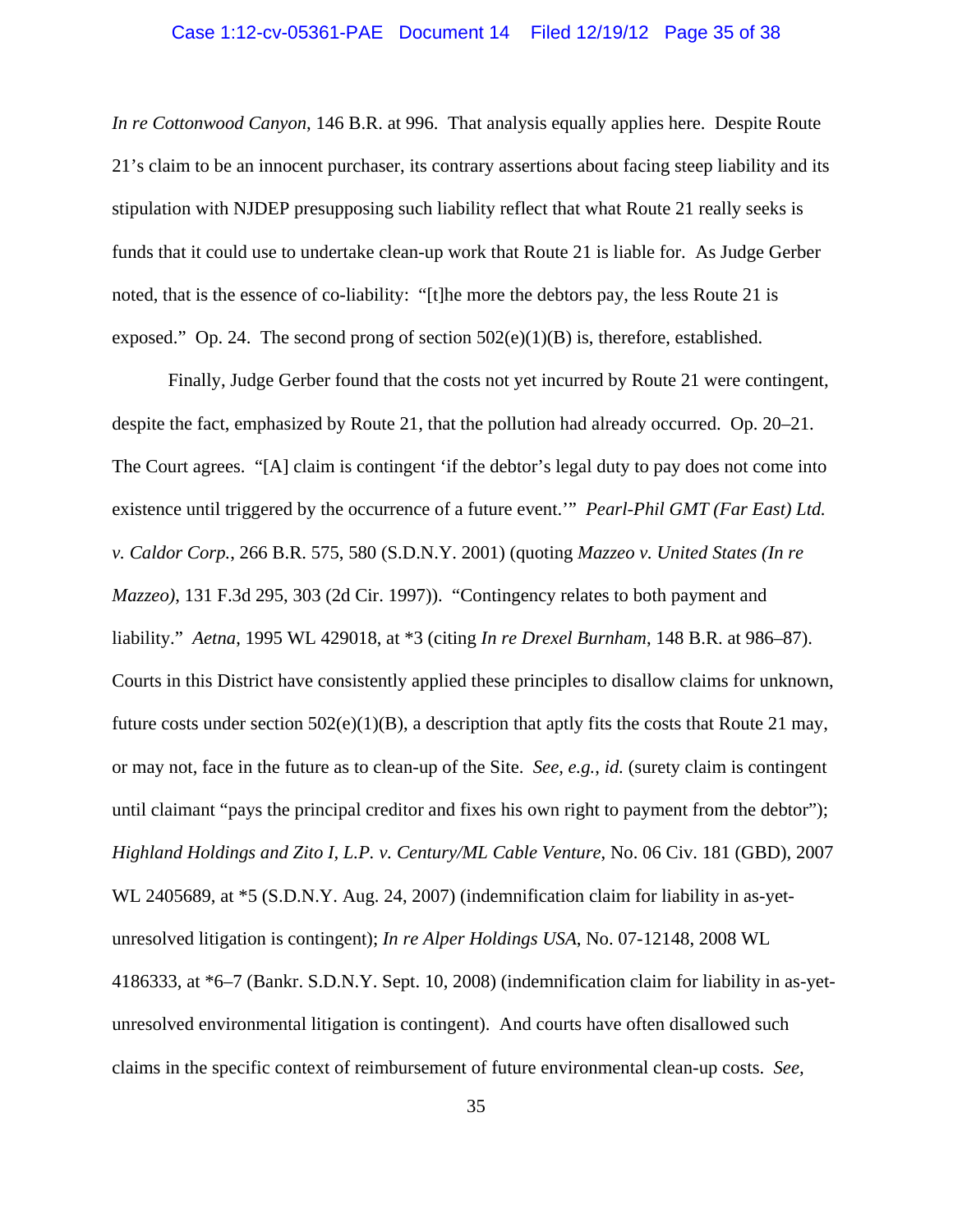*e.g.*, *In re APCO Liquidating Trust*, 370 B.R. 625, 636 (Bankr. D. Del. 2007) (disallowing as contingent future environmental costs); *see also In re Lyondell*, 442 B.R. at 246–51 (same). Further, case law from the Second Circuit and others, albeit in the context of determining the existence of a claim rather than when a claim is contingent, confirms that claims for reimbursement of remediation costs are contingent until an underlying payment is actually made. *See In re Lyondell*, 442 B.R. at 247–48 (citing *In re Chateaugay*, 944 F.2d at 1005; *Olin Corp. v. Riverwood Int'l Corp.*, 209 F.3d 125, 129 (2d Cir. 2000); *Cal. Dep't of Health Servs. v. Jensen*, 995 F.2d 925, 930–31 (9th Cir. 1993) (per curiam); *In re Chicago, Milwaukee, St. Paul & Pac. R.R. Co.*, 974 F.2d 775, 786 (7th Cir. 1992)). Thus, Route 21's claim for reimbursement of future clean-up costs is contingent.<sup>17</sup>

Therefore, Judge Gerber was correct in disallowing Route 21's claim for clean-up costs not yet incurred as of the date of disallowance.

It is, finally, important to note the practical result of this decision, which is consistent with core principles of bankruptcy law. Route 21's predicament is a sympathetic one. It has spent much money remedying pollution that it did not cause, but is left with only a general unsecured claim for some \$1 million. As counsel for the debtor represented at argument, it is possible that Route 21 will receive a distribution from the bankruptcy estate of only 1% of that amount. Tr. 60. That outcome may seem harsh, but it treats Route 21 no worse than the debtor's other unsecured creditors, who equally are left holding the bag in the wake of the debtor's

 $17$  This outcome is sensible. First, NJDEP may have several means of completing and funding the work of remediating the underlying pollution, and these may, or may not, call for Route 21 to spend the money for which it now seeks reimbursement. *See In re Lyondell*, 442 B.R. at 249. Second, disallowance of claims for clean-up costs not yet incurred gives parties the incentive to clean up pollution quickly, lest their claim be disallowed, thereby furthering CERCLA's goal of speedy clean-up. *Id.* at 251; *In re APCO*, 370 B.R. at 636–37.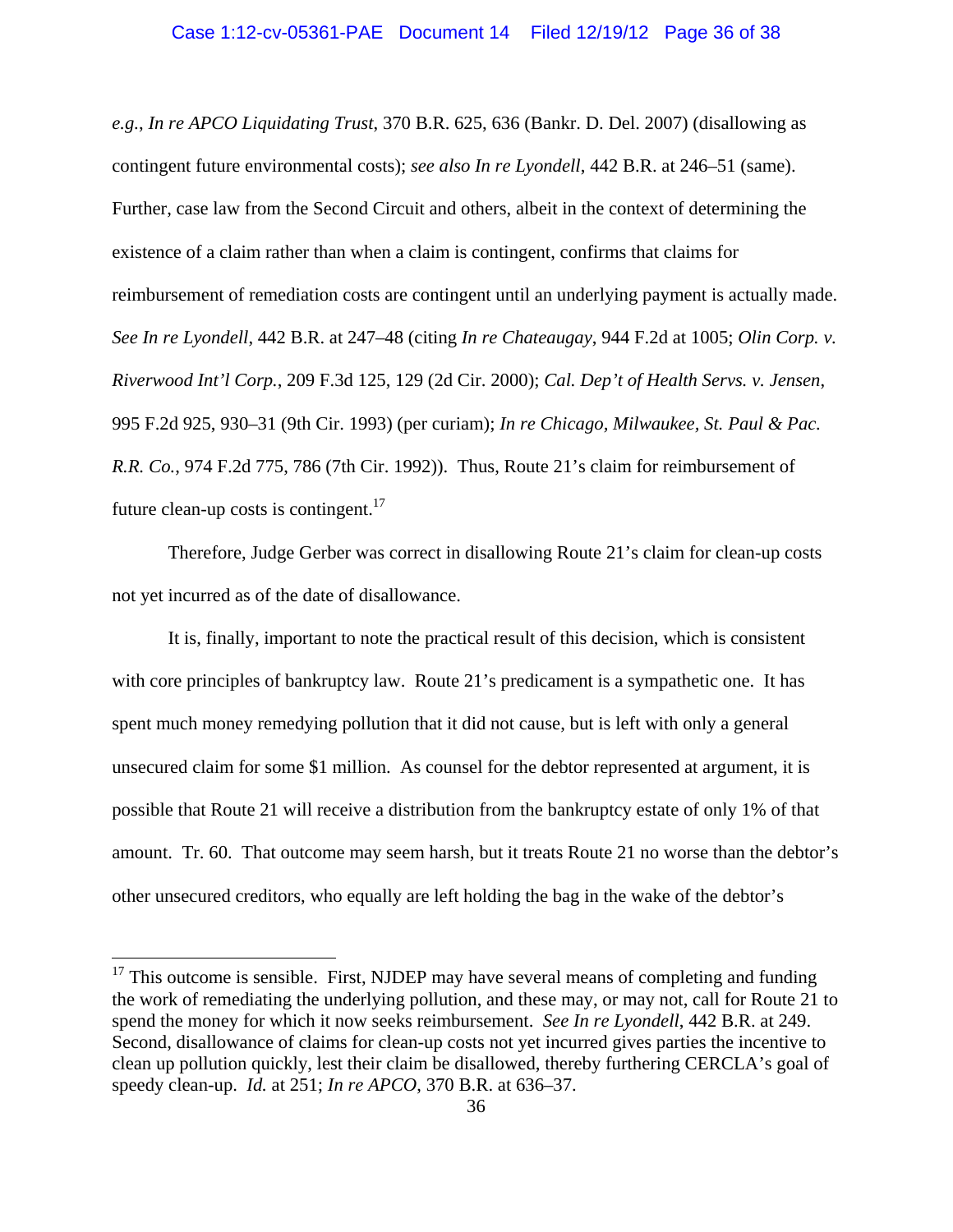### Case 1:12-cv-05361-PAE Document 14 Filed 12/19/12 Page 37 of 38

bankruptcy. *See Dewsnup v. Timm*, 502 U.S. 410, 435 (1992) (Scalia, J., dissenting) ("[A] bankruptcy law has little to do with natural justice."). Thus, "[l]ike so many matters in chapter 11 cases . . . this controversy is not in economic reality a controversy between creditors . . . and a debtor. Rather, it is a controversy between one group of creditors . . . and the [debtor's] *other* creditors, with respect to the allocation of the [debtor's] limited resources to satisfy losses that many creditors will suffer." *In re Ames*, 306 B.R. at 54 (emphasis in original).

Stripped to their essence, Route 21's arguments to the bankruptcy court and this Court are attempts to skip the line of creditors and get paid in whole dollars—whether by obtaining specific performance or by receiving administrative priority. But although allowing Route 21 to do so would make little difference to the liquidating debtor, the practical effect of such a ruling would be to further injure the debtor's other creditors. Some of these creditors—whether tort victims, vendors, employees, or others—have sympathetic circumstances of their own. On the record before the Court, there is no legal basis for allowing Route 21 to skip ahead of these other unsecured creditors.